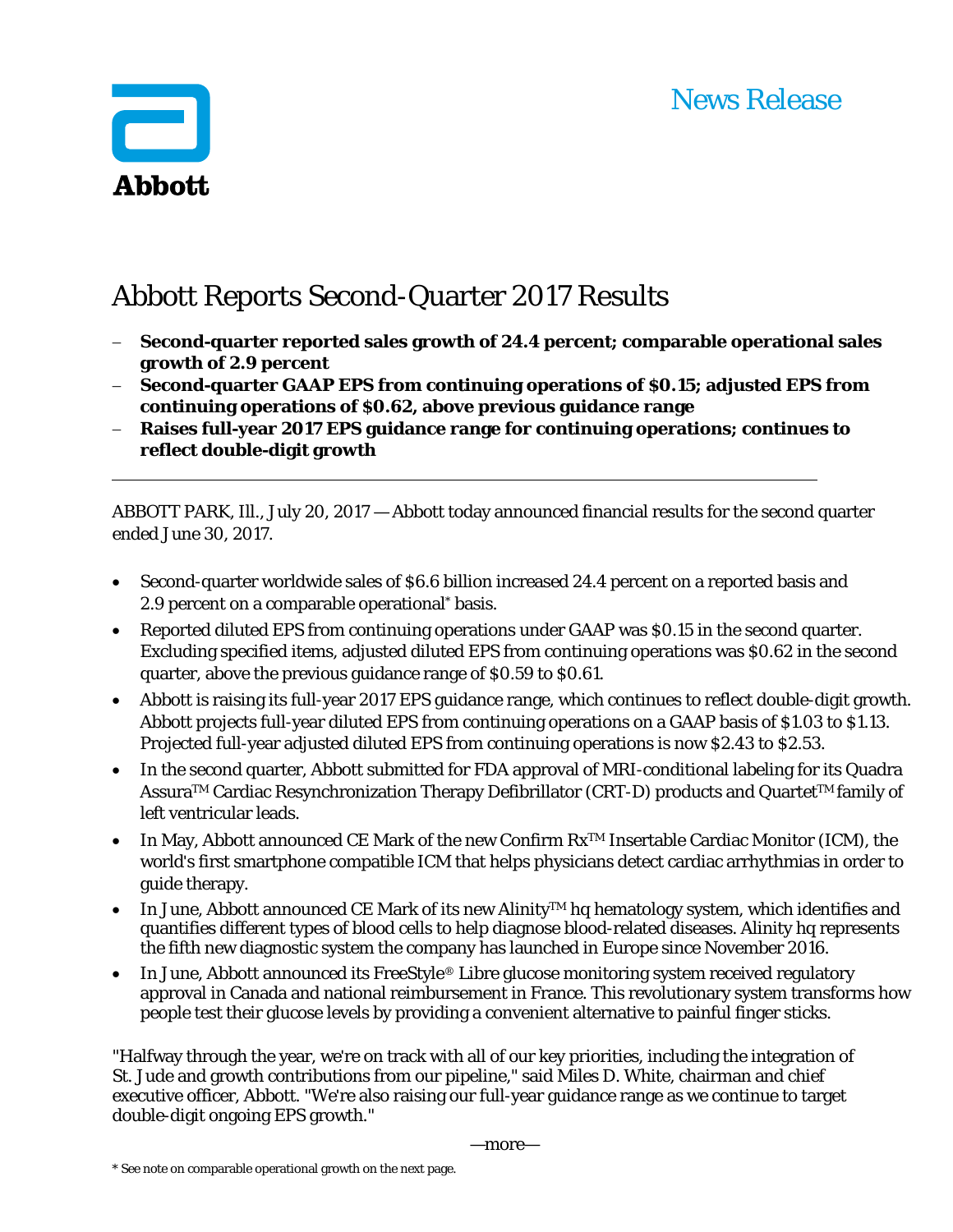## **SECOND‐QUARTER BUSINESS OVERVIEW**

*Note: Management believes that measuring sales growth rates on a comparable operational basis is an appropriate way for investors to best understand the underlying performance of the business.* 

*Comparable operational sales growth excludes the impact of exchange and for Total Abbott and Medical Devices, also includes prior year results for St. Jude Medical, which was acquired on Jan. 4, 2017, and excludes prior year and current year results for the Abbott Medical Optics (AMO) and St. Jude Medical vascular closure businesses, which were divested during the first quarter 2017. Comparable operational sales growth also reflects a reduction to St. Jude Medical's historic sales related to administrative fees paid to conform to Abbott's presentation, as further described in Form 8-K issued on April 18, 2017.* 

*Following are sales by business segment and commentary for the second quarter and first half 2017:* 

## **Total Company**

(\$ in millions)

|                                    |                          |            |       |             |          |       | % Change vs. 2Q16 |                               |       |  |
|------------------------------------|--------------------------|------------|-------|-------------|----------|-------|-------------------|-------------------------------|-------|--|
|                                    |                          | Sales 2Q17 |       |             | Reported |       |                   | <b>Comparable Operational</b> |       |  |
|                                    | U.S.                     | Int'l      | Total | <b>U.S.</b> | Int'l    | Total | <b>U.S.</b>       | Int'l                         | Total |  |
| Total *                            | 2,360                    | 4,277      | 6,637 | 42.5        | 16.3     | 24.4  | 3.0               | 2.9                           | 2.9   |  |
| <b>Nutrition</b>                   | 773                      | 958        | 1.731 | 3.1         | (3.3)    | (0.6) | 3.1               | (1.5)                         | 0.5   |  |
| Diagnostics                        | 385                      | 888        | 1.273 | 6.8         | 2.6      | 3.8   | 6.8               | 4.8                           | 5.4   |  |
| <b>Established Pharmaceuticals</b> | $\overline{\phantom{a}}$ | 1.021      | 1.021 | n/a         | 4.1      | 4.1   | n/a               | 3.5                           | 3.5   |  |
| <b>Medical Devices</b>             | 1.191                    | .405       | 2,596 | 122.4       | 68.0     | 89.2  | 1.7               | 4.4                           | 3.2   |  |

\* Total Abbott sales from continuing operations include Other Sales of \$16 million. In 2016, the AMO business, which was divested during the first quarter 2017, was reported as part of the Medical Devices group. Comparable operational growth rates above exclude results from the AMO business. **% Change vs. 1H16**

|                                    |                          |       |        | % Unange vs. THTD |       |       |                               |       |       |  |  |
|------------------------------------|--------------------------|-------|--------|-------------------|-------|-------|-------------------------------|-------|-------|--|--|
|                                    | Sales 1H17               |       |        | Reported          |       |       | <b>Comparable Operational</b> |       |       |  |  |
|                                    | U.S.                     | Int'l | Total  | U.S.              | Int'l | Total | U.S.                          | Int'l | Total |  |  |
| Total *                            | 4,684                    | 8,288 | 12,972 | 47.0              | 17.9  | 27.0  | 3.4                           | 2.9   | 3.1   |  |  |
| <b>Nutrition</b>                   | 1.503                    | 1,870 | 3,373  | 2.4               | (3.8) | (1.1) | 2.4                           | (2.2) | (0.3) |  |  |
| Diagnostics                        | 756                      | 1,675 | 2.431  | 8.1               | 1.9   | 3.7   | 8.1                           | 3.8   | 5.1   |  |  |
| <b>Established Pharmaceuticals</b> | $\overline{\phantom{m}}$ | 1.971 | 1.971  | n/a               | 5.5   | 5.5   | n/a                           | 4.5   | 4.5   |  |  |
| <b>Medical Devices</b>             | 2.327                    | 2.664 | 4.991  | 132.5             | 70.0  | 94.3  | 2.6                           | 4.8   | 3.8   |  |  |

\* In 2017, Total Abbott sales from continuing operations include Other Sales of \$206 million, including sales of \$175 million from the AMO business, which was divested during the first quarter 2017. In 2016, the AMO business was reported as part of the Medical Devices group. Comparable operational growth rates above exclude results from the AMO business.

#### $n/a = Not$  Applicable.

Note: In order to compute results excluding the impact of exchange rates, current year U.S. dollar sales are multiplied or divided, as appropriate, by the current year average foreign exchange rates and then those amounts are multiplied or divided, as appropriate, by the prior year average foreign exchange rates.

Second-quarter 2017 worldwide sales of \$6.6 billion increased 24.4 percent on a reported basis. On a comparable operational basis, worldwide sales increased 2.9 percent. Sales growth in the quarter was impacted by purchasing patterns associated with the implementation of a new Goods and Services Tax (GST) system in India. Excluding this transitory impact, which primarily impacted Established Pharmaceuticals, total Abbott sales would have grown 25.3 percent on a reported basis and 3.7 percent on a comparable operational basis in the second quarter. Refer to pages 17 and 18 for a reconciliation of comparable historical revenue.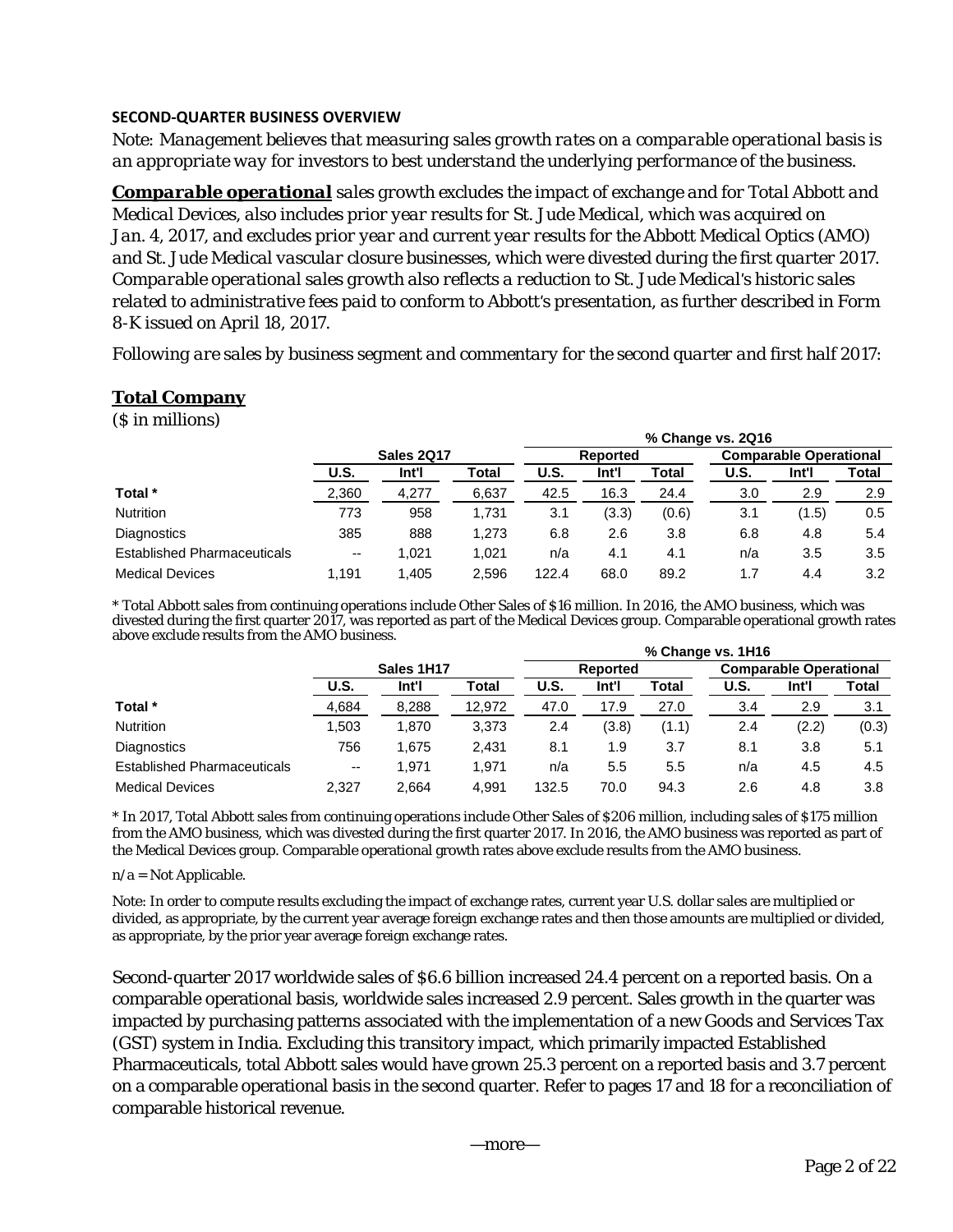## **Nutrition**

(\$ in millions)

|              |             |            |       |       |          | % Change vs. 2Q16 |             |                               |       |
|--------------|-------------|------------|-------|-------|----------|-------------------|-------------|-------------------------------|-------|
|              |             | Sales 2Q17 |       |       | Reported |                   |             | <b>Comparable Operational</b> |       |
|              | <b>U.S.</b> | Int'l      | Total | U.S.  | Int'l    | <b>Total</b>      | U.S.        | Int'l                         | Total |
| <b>Total</b> | 773         | 958        | 1,731 | 3.1   | (3.3)    | (0.6)             | 3.1         | (1.5)                         | 0.5   |
| Pediatric    | 459         | 528        | 987   | 8.0   | (3.7)    | 1.4               | 8.0         | (1.8)                         | 2.5   |
| Adult        | 314         | 430        | 744   | (3.4) | (2.8)    | (3.1)             | (3.4)       | (1.0)                         | (2.0) |
|              |             |            |       |       |          | % Change vs. 1H16 |             |                               |       |
|              |             | Sales 1H17 |       |       | Reported |                   |             | <b>Comparable Operational</b> |       |
|              | <b>U.S.</b> | Int'l      | Total | U.S.  | Int'l    | <b>Total</b>      | <b>U.S.</b> | Int'l                         | Total |
| Total        | .503        | 1,870      | 3,373 | 2.4   | (3.8)    | (1.1)             | 2.4         | (2.2)                         | (0.3) |
| Pediatric    | 891         | 1.023      | 1,914 | 7.7   | (8.0)    | (1.3)             | 7.7         | (6.4)                         | (0.4) |
| Adult        | 612         | 847        | 1.459 | (4.5) | 1.9      | (0.9)             | (4.5)       | 3.3                           | (0.1) |

Worldwide Nutrition sales decreased 0.6 percent on a reported basis in the second quarter, including an unfavorable 1.1 percent effect of foreign exchange, and increased 0.5 percent on an operational basis.

Worldwide Pediatric Nutrition sales increased 1.4 percent on a reported basis in the second quarter, including an unfavorable 1.1 percent effect of foreign exchange, and increased 2.5 percent on an operational basis. In the U.S., above-market sales growth was driven by recently launched new products across Abbott's infant formula portfolio as well as strong growth of its PediaSure® toddler brand. International sales declined 3.7 percent on a reported basis and 1.8 percent on an operational basis. As expected, market conditions in China remain challenging.

Worldwide Adult Nutrition sales decreased 3.1 percent on a reported basis in the second quarter, including an unfavorable 1.1 percent effect of foreign exchange, and decreased 2.0 percent on an operational basis. Global Adult Nutrition sales were impacted by competitive and market dynamics.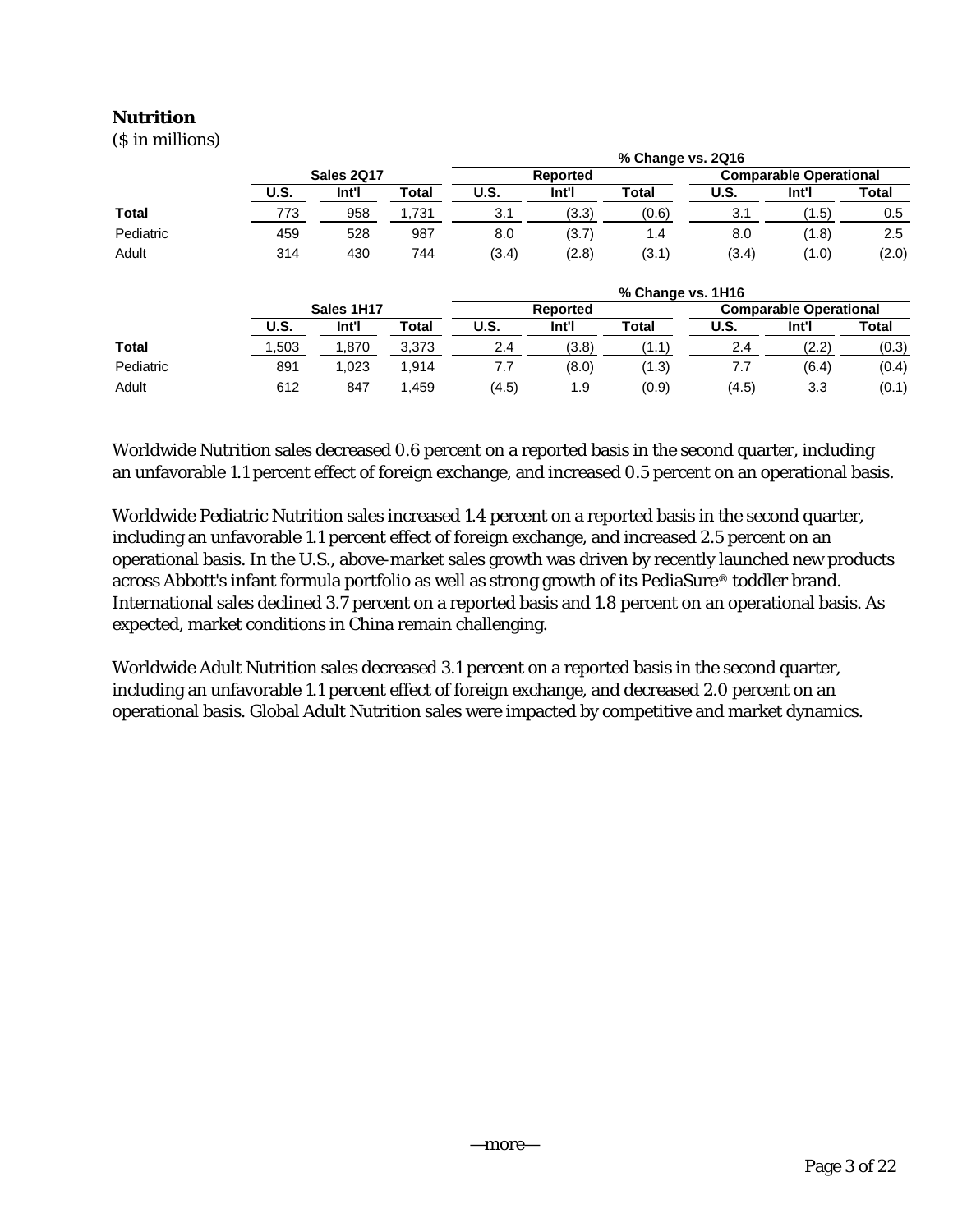# **Diagnostics**

(\$ in millions)

|                 |      |            |       | % Change vs. 2Q16 |          |       |                               |       |       |  |  |  |
|-----------------|------|------------|-------|-------------------|----------|-------|-------------------------------|-------|-------|--|--|--|
|                 |      | Sales 2Q17 |       |                   | Reported |       | <b>Comparable Operational</b> |       |       |  |  |  |
|                 | U.S. | Int'l      | Total | U.S.              | Int'l    | Total | U.S.                          | Int'l | Total |  |  |  |
| Total           | 385  | 888        | 1.273 | 6.8               | 2.6      | 3.8   | 6.8                           | 4.8   | 5.4   |  |  |  |
| Core Laboratory | 232  | 788        | 1.020 | 12.5              | 2.0      | 4.2   | 12.5                          | 4.4   | 6.1   |  |  |  |
| Molecular       | 41   | 73         | 114   | (18.6)            | 6.1      | (4.5) | (18.6)                        | 6.7   | (4.1) |  |  |  |
| Point of Care   | 112  | 27         | 139   | 8.0               | 11.2     | 8.6   | 8.0                           | 12.7  | 8.9   |  |  |  |

|                 |            |       |       | % Change vs. 1H16 |                 |       |                               |       |       |  |  |  |
|-----------------|------------|-------|-------|-------------------|-----------------|-------|-------------------------------|-------|-------|--|--|--|
|                 | Sales 1H17 |       |       |                   | <b>Reported</b> |       | <b>Comparable Operational</b> |       |       |  |  |  |
|                 | U.S.       | Int'l | Total | U.S.              | Int'l           | Total | U.S.                          | Int'l | Total |  |  |  |
| <b>Total</b>    | 756        | 1.675 | 2,431 | 8.1               | 1.9             | 3.7   | 8.1                           | 3.8   | 5.1   |  |  |  |
| Core Laboratory | 448        | 1.483 | 1.931 | 13.1              | 1.1             | 3.6   | 13.1                          | 3.2   | 5.3   |  |  |  |
| Molecular       | 86         | 140   | 226   | (11.7)            | 8.0             | (0.5) | (11.7)                        | 8.3   | (0.3) |  |  |  |
| Point of Care   | 222        | 52    | 274   | 7.6               | 9.8             | 8.0   | 7.6                           | 10.7  | 8.2   |  |  |  |

Worldwide Diagnostics sales increased 3.8 percent on a reported basis in the second quarter, including an unfavorable 1.6 percent effect of foreign exchange, and increased 5.4 percent on an operational basis.

Core Laboratory Diagnostics sales increased 4.2 percent on a reported basis in the second quarter, including an unfavorable 1.9 percent effect of foreign exchange, and increased 6.1 percent on an operational basis. In the U.S., double-digit growth was driven by share capture in Abbott's blood screening business. During the quarter, Abbott announced CE Mark of its new Alinity hq hematology system to identify and quantify different types of blood cells to help diagnose blood-related diseases. Alinity hq represents the fifth new diagnostic system the company has launched in Europe since November 2016.

Molecular Diagnostics sales decreased 4.5 percent on a reported basis in the second quarter, including an unfavorable 0.4 percent effect of foreign exchange, and decreased 4.1 percent on an operational basis. Continued growth in infectious disease testing, Abbott's core area of focus in the molecular diagnostics market, was offset by a planned scale down in other testing areas.

Point of Care Diagnostics sales increased 8.6 percent on a reported basis in the second quarter, including an unfavorable 0.3 percent effect of foreign exchange, and increased 8.9 percent on an operational basis. Sales growth in the quarter was led by continued adoption of Abbott's i-STAT® handheld system in the U.S. and strong growth internationally.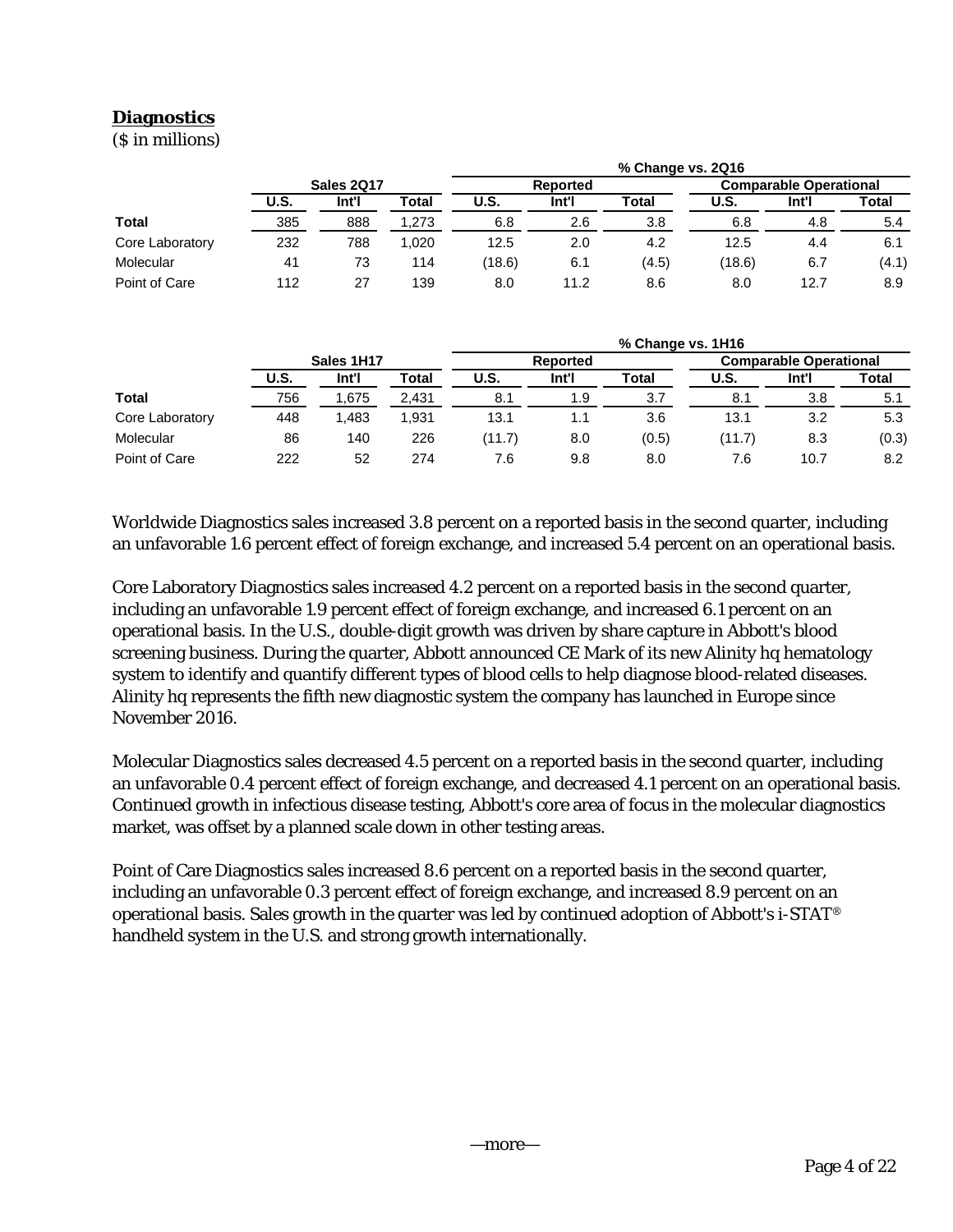## **Established Pharmaceuticals**

(\$ in millions)

|                      |                          |       |       | % Change vs. 2Q16 |       |       |                               |       |       |  |  |
|----------------------|--------------------------|-------|-------|-------------------|-------|-------|-------------------------------|-------|-------|--|--|
|                      | Sales 2Q17               |       |       | <b>Reported</b>   |       |       | <b>Comparable Operational</b> |       |       |  |  |
|                      | <b>U.S.</b>              | Int'l | Total | <b>U.S.</b>       | Int'l | Total | U.S.                          | Int'l | Total |  |  |
| <b>Total</b>         | $\overline{\phantom{a}}$ | .021  | .021  | n/a               | 4.1   | 4.1   | n/a                           | 3.5   | 3.5   |  |  |
| Key Emerging Markets | $\overline{\phantom{a}}$ | 798   | 798   | n/a               | 5.8   | 5.8   | n/a                           | 4.6   | 4.6   |  |  |
| Other                | $\overline{\phantom{a}}$ | 223   | 223   | n/a               | (1.5) | (1.5) | n/a                           | (0.2) | (0.2) |  |  |

|                      |                          |       |       | % Change vs. 1H16 |       |              |                               |       |       |  |  |
|----------------------|--------------------------|-------|-------|-------------------|-------|--------------|-------------------------------|-------|-------|--|--|
|                      | Sales 1H17               |       |       | <b>Reported</b>   |       |              | <b>Comparable Operational</b> |       |       |  |  |
|                      | U.S.                     | Int'l | Total | <b>U.S.</b>       | Int'l | <b>Total</b> | U.S.                          | Int'l | Total |  |  |
| <b>Total</b>         | $\overline{\phantom{a}}$ | .971  | .971  | n/a               | 5.5   | 5.5          | n/a                           | 4.5   | 4.5   |  |  |
| Key Emerging Markets | $\overline{\phantom{m}}$ | .528  | .528  | n/a               | 10.1  | 10.1         | n/a                           | 8.2   | 8.2   |  |  |
| Other                | $\overline{\phantom{a}}$ | 443   | 443   | n/a               | (7.8) | (7.8)        | n/a                           | (6.1) | (6.1) |  |  |

Established Pharmaceuticals sales increased 4.1 percent on a reported basis in the second quarter, including a favorable 0.6 percent effect of foreign exchange, and increased 3.5 percent on an operational basis. Sales growth in the quarter was impacted by purchasing patterns associated with the implementation of a new Goods and Services Tax (GST) system in India. Excluding this transitory impact, total Established Pharmaceutical sales would have grown in the high-single digits in the second quarter.

Key Emerging Markets include Brazil, Russia, India and China, along with several additional emerging countries that represent the most attractive long-term growth opportunities for Abbott's branded generics product portfolio. Sales in these key geographies increased 5.8 percent on a reported basis and 4.6 percent on an operational basis in the second quarter. Strong growth in Russia, China, and several countries across Latin America was partially offset by the impact associated with implementation of a new GST system in India. Excluding this transitory impact, sales in Key Emerging Markets would have grown double-digits in the second quarter.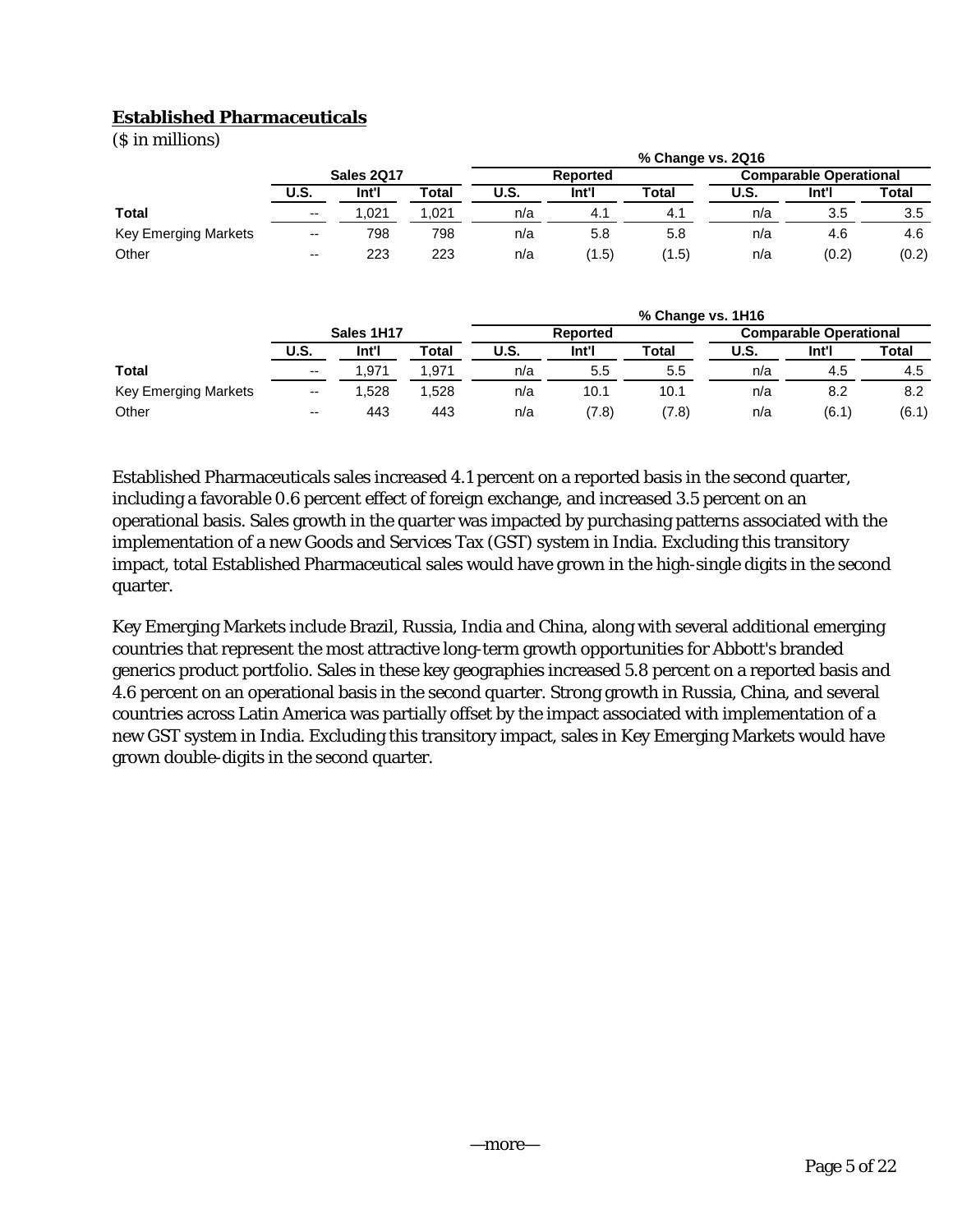# **Medical Devices**

(\$ in millions)

|                                    |                   |       |       | % Change vs. 2Q16 |                 |              |        |                               |              |
|------------------------------------|-------------------|-------|-------|-------------------|-----------------|--------------|--------|-------------------------------|--------------|
|                                    | <b>Sales 2017</b> |       |       |                   | <b>Reported</b> |              |        | <b>Comparable Operational</b> |              |
|                                    | <b>U.S.</b>       | Int'l | Total | U.S.              | Int'l           | <b>Total</b> | U.S.   | Int'l                         | <b>Total</b> |
| Total                              | 1,191             | 1,405 | 2,596 | 122.4             | 68.0            | 89.2         | 1.7    | 4.4                           | 3.2          |
| Cardiovascular and Neuromodulation | 1,110             | 1,150 | 2,260 | 220.3             | 164.2           | 189.0        | 1.1    | 0.7                           | 0.9          |
| Rhythm Management                  | 273               | 279   | 552   | n/m               | n/m             | n/m          | (13.7) | (4.5)                         | (9.2)        |
| Electrophysiology                  | 154               | 189   | 343   | n/m               | n/m             | n/m          | 13.0   | 7.7                           | 10.0         |
| <b>Heart Failure</b>               | 123               | 36    | 159   | n/m               | n/m             | n/m          | 0.7    | 1.3                           | 0.8          |
| Vascular                           | 295               | 436   | 731   | (2.3)             | 13.5            | 6.6          | (10.8) | (2.5)                         | (6.0)        |
| <b>Structural Heart</b>            | 104               | 164   | 268   | 149.2             | 219.2           | 187.9        | 9.1    | 9.0                           | 9.1          |
| Neuromodulation                    | 161               | 46    | 207   | n/m               | n/m             | n/m          | 65.5   | 11.5                          | 49.0         |
| Diabetes Care                      | 81                | 255   | 336   | 10.7              | 21.4            | 18.7         | 10.7   | 24.9                          | 21.3         |

|                                    |             |       |       | % Change vs. 1H16 |                 |       |        |                               |        |  |
|------------------------------------|-------------|-------|-------|-------------------|-----------------|-------|--------|-------------------------------|--------|--|
|                                    | Sales 1H17  |       |       |                   | <b>Reported</b> |       |        | <b>Comparable Operational</b> |        |  |
|                                    | <b>U.S.</b> | Int'l | Total | <b>U.S.</b>       | Int'l           | Total | U.S.   | Int'l                         | Total  |  |
| <b>Total</b>                       | 2,327       | 2,664 | 4,991 | 132.5             | 70.0            | 94.3  | 2.6    | 4.8                           | 3.8    |  |
| Cardiovascular and Neuromodulation | 2,171       | 2,192 | 4.363 | 241.7             | 163.6           | 197.4 | 2.1    | 1.0                           | 1.6    |  |
| Rhythm Management                  | 533         | 530   | 1,063 | n/m               | n/m             | n/m   | (15.7) | (4.3)                         | (10.3) |  |
| Electrophysiology                  | 299         | 360   | 659   | n/m               | n/m             | n/m   | 11.6   | 9.5                           | 10.4   |  |
| <b>Heart Failure</b>               | 232         | 69    | 301   | n/m               | n/m             | n/m   | (4.7)  | 3.1                           | (3.0)  |  |
| Vascular                           | 599         | 835   | 1.434 | 8.2               | 13.9            | 11.4  | (3.1)  | (3.2)                         | (3.1)  |  |
| <b>Structural Heart</b>            | 211         | 313   | 524   | 180.8             | 220.3           | 203.2 | 15.3   | 10.1                          | 12.1   |  |
| Neuromodulation                    | 297         | 85    | 382   | n/m               | n/m             | n/m   | 64.0   | 16.3                          | 50.1   |  |
| Diabetes Care                      | 156         | 472   | 628   | 9.5               | 23.1            | 19.4  | 9.5    | 26.7                          | 22.0   |  |

 $n/m$  = Percent change is not meaningful.

Worldwide Medical Devices sales increased 89.2 percent on a reported basis in the second quarter. On a comparable operational basis, sales increased 3.2 percent, or 4.4 percent excluding the comparison impact from the favorable resolution of a third-party royalty agreement last year. Refer to pages 17 and 18 for a reconciliation of comparable historical revenue.

Worldwide sales of Cardiovascular and Neuromodulation products were led by strong growth in Electrophysiology, Structural Heart and Neuromodulation. In Electrophysiology, Abbott announced the European launch of its Confirm Rx Insertable Cardiac Monitor (ICM), the world's first smartphone compatible ICM that helps physicians detect cardiac arrhythmias in order to guide therapy. Growth in Structural Heart was driven by continued double-digit growth of MitraClip®, Abbott's market-leading device for the treatment of mitral regurgitation. In Neuromodulation, strong double-digit growth was led by several recently launched products for the treatment of chronic pain and movement disorders. As expected, Rhythm Management sales in the U.S. were impacted by continued competitive dynamics in the MRI-conditional category of products. In the quarter, Abbott submitted for FDA approval of MRIconditional labeling for its Quadra Assura Cardiac Resynchronization Therapy Defibrillator (CRT-D) products and Quartet family of left ventricular leads.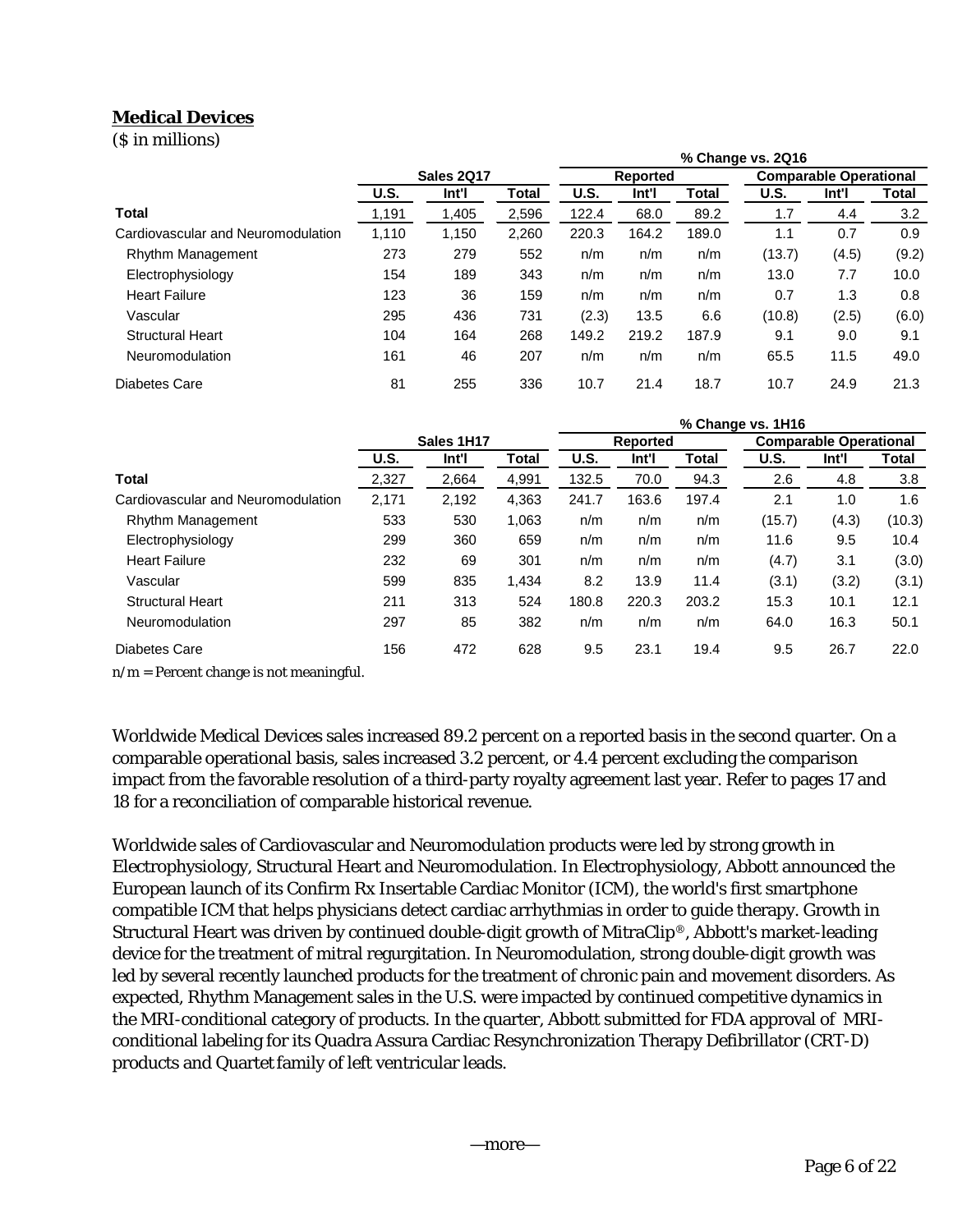Worldwide Diabetes Care sales increased 18.7 percent on a reported basis in the second quarter, including an unfavorable 2.6 percent effect of foreign exchange, and increased 21.3 percent on an operational basis. Strong double-digit international sales growth was led by continued consumer uptake of FreeStyle Libre, Abbott's revolutionary sensor-based glucose monitoring system, which received regulatory approval in Canada in June and is now available for sale in more than thirty-five countries.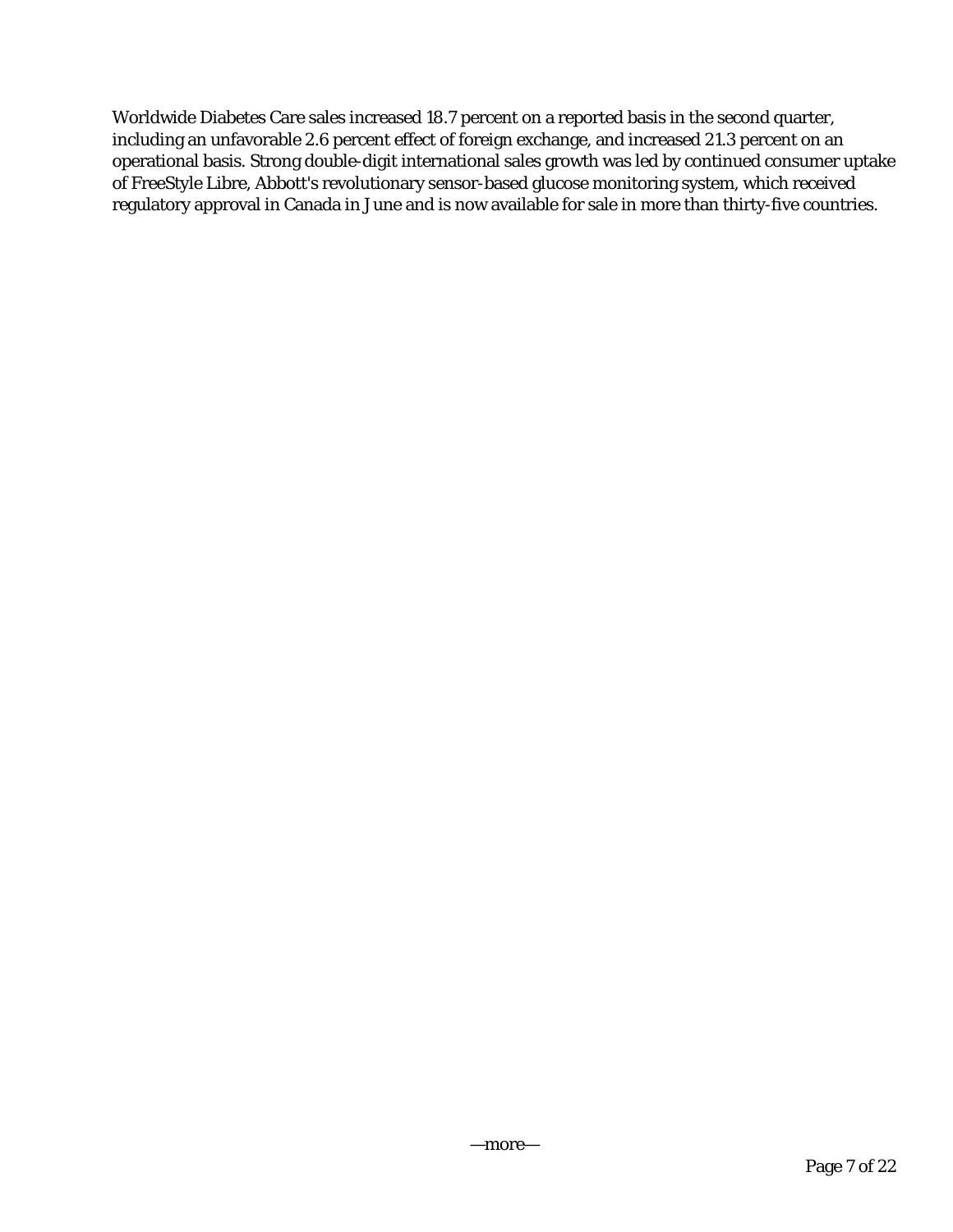## **ABBOTT RAISES FULL‐YEAR EARNINGS‐PER‐SHARE GUIDANCE**

Abbott is raising its full-year 2017 earnings per share guidance range, which continues to reflect double-digit growth. Abbott now projects diluted earnings per share from continuing operations under Generally Accepted Accounting Principles (GAAP) to be \$1.03 to \$1.13. Projected diluted earnings per share from continuing operations on an adjusted basis is now \$2.43 to \$2.53 for the full year 2017.

Abbott forecasts net specified items for the full year 2017 of approximately \$1.40 per share. Specified items include acquisition-related expenses, intangible amortization expense, charges associated with cost reduction initiatives and other expenses, partially offset by a gain on the sale of the AMO business.

# **ABBOTT DECLARES 374TH QUARTERLY DIVIDEND**

On June 9, 2017, the board of directors of Abbott declared the company's quarterly dividend of \$0.265 per share. Abbott's cash dividend is payable Aug. 15, 2017, to shareholders of record at the close of business on July 14, 2017.

Abbott has increased its dividend payout for 45 consecutive years and is a member of the S&P 500 Dividend Aristocrats Index, which tracks companies that have annually increased their dividend for at least 25 consecutive years.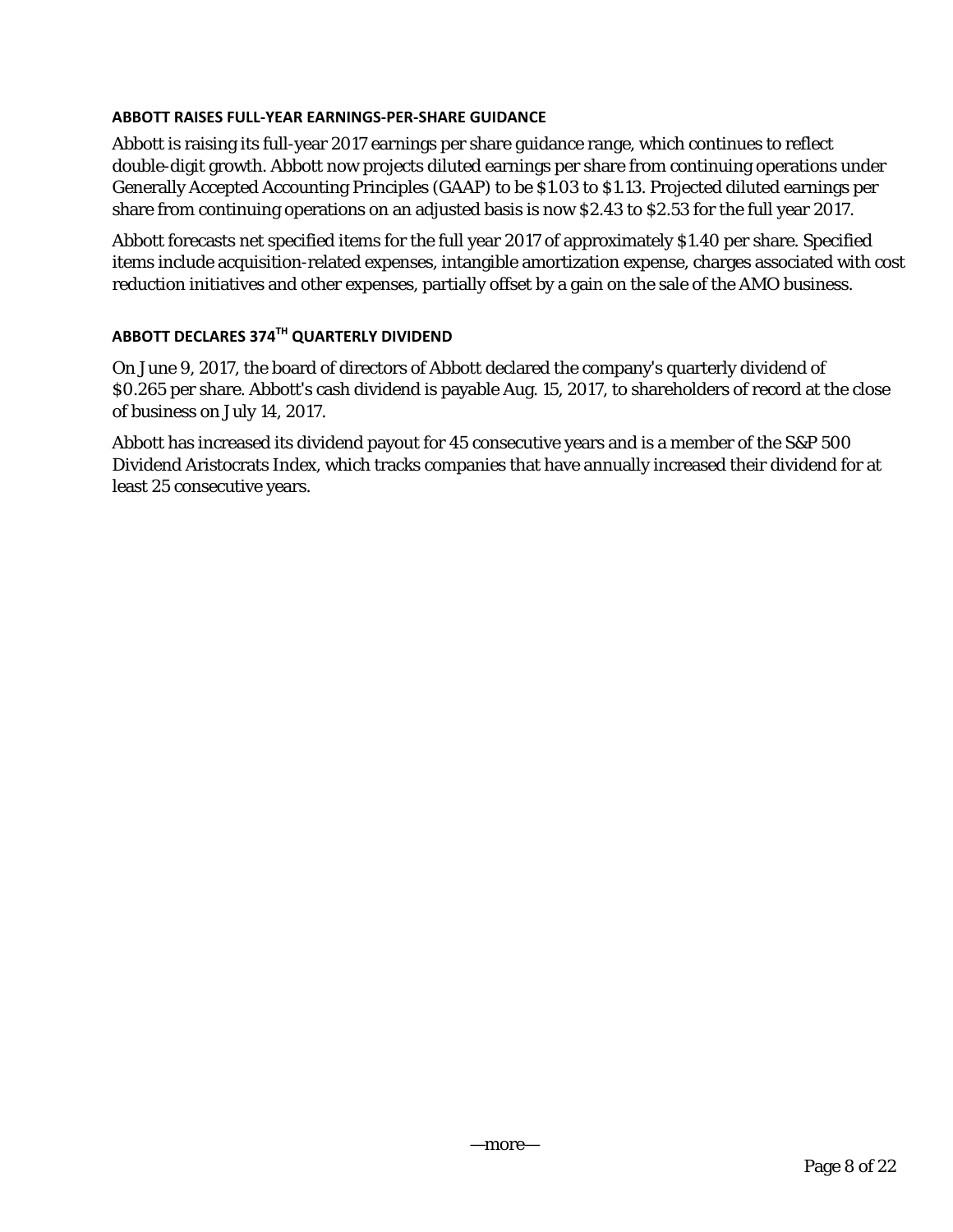## **About Abbott:**

Abbott is a global healthcare company devoted to improving life through the development of products and technologies that span the breadth of healthcare. With a portfolio of leading, science-based offerings in diagnostics, medical devices, nutritionals and branded generic pharmaceuticals, Abbott serves people in more than 150 countries and employs approximately 94,000 people.

Visit Abbott at www.abbott.com and connect with us on Twitter at @AbbottNews.

Abbott will webcast its live second-quarter earnings conference call through its Investor Relations website at www.abbottinvestor.com at 8 a.m. Central time today. An archived edition of the call will be available later that day.

## **— Private Securities Litigation Reform Act of 1995 — A Caution Concerning Forward-Looking Statements**

*Some statements in this news release may be forward-looking statements for purposes of the Private Securities Litigation Reform Act of 1995. Abbott cautions that these forward-looking statements are subject to risks and uncertainties that may cause actual results to differ materially from those indicated in the forward-looking statements. Economic, competitive, governmental, technological and other factors that may affect Abbott's operations are discussed in Item 1A, "Risk Factors'' to our Annual Report on Securities and Exchange Commission Form 10-K for the year ended Dec. 31, 2016, and are incorporated by reference. Abbott undertakes no obligation to release publicly any revisions to forward-looking statements as a result of subsequent events or developments, except as required by law.* 

## **Abbott Financial:**

Scott Leinenweber, (224) 668-0791 Michael Comilla, (224) 668-1872 Jeffrey Byrne, (224) 668-8808

## **Abbott Media:**

Darcy Ross, (224) 667-3655 Elissa Maurer, (224) 668-3309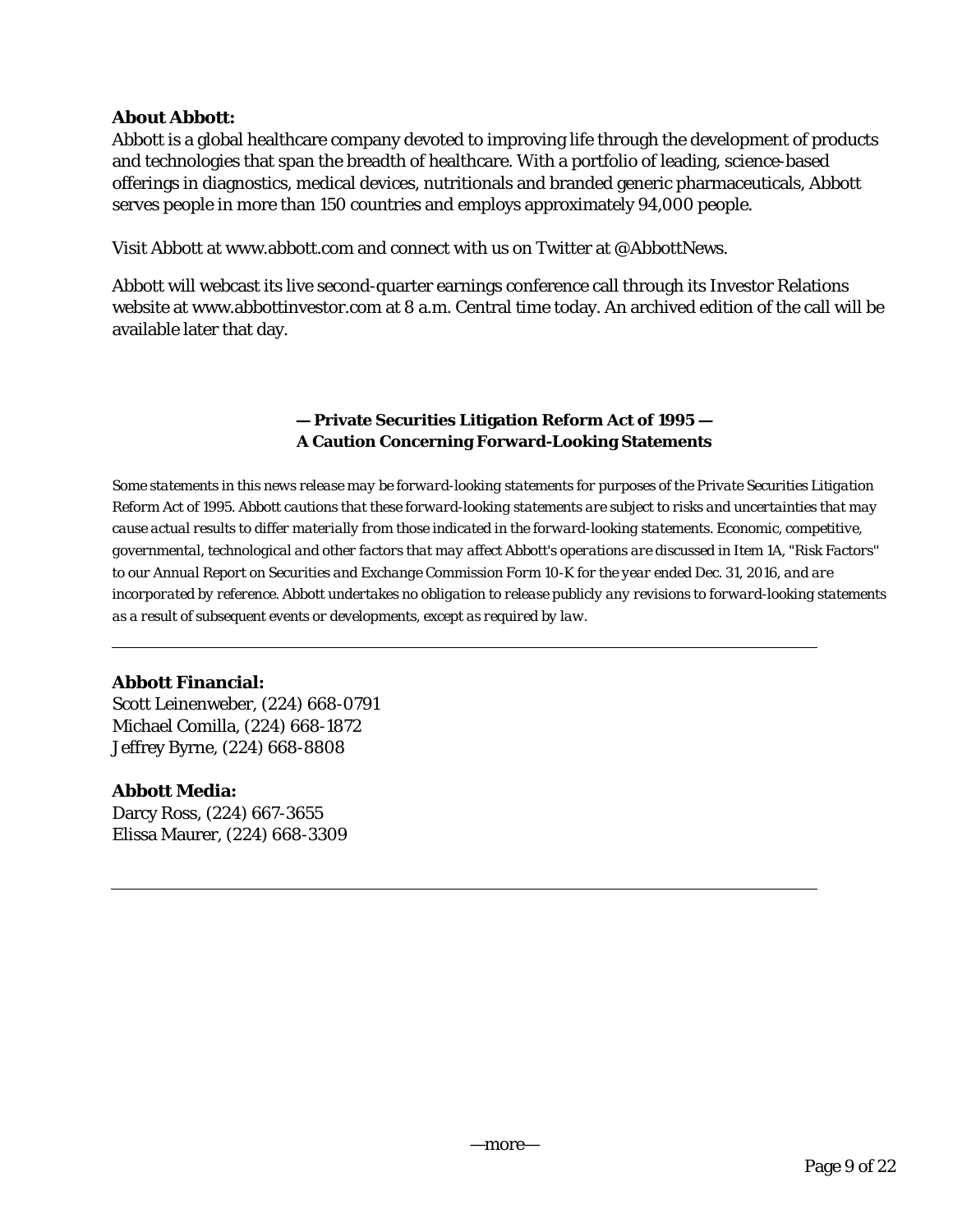## Abbott Laboratories and Subsidiaries Condensed Consolidated Statement of Earnings Second Quarter Ended June 30, 2017 and 2016 (in millions, except per share data) (unaudited)

|                                                           | <b>2Q17</b> | <b>2Q16</b>     | % Change   |
|-----------------------------------------------------------|-------------|-----------------|------------|
| <b>Net Sales</b>                                          | \$6,637     | \$5,333         | 24.4       |
| Cost of products sold, excluding amortization expense     | 3,173       | 2,287           | 38.7       |
| Amortization of intangible assets                         | 392         | 145             | n/m        |
| Research and development                                  | 513         | 348             | 47.5       |
| Selling, general, and administrative                      | 2,132       | 1,737           | 22.7       |
| <b>Total Operating Cost and Expenses</b>                  | 6,210       | 4,517           | 37.5       |
| Operating earnings                                        | 427         | 816             | (47.7)     |
| Interest expense, net                                     | 183         | 83              | n/m        |
| Net foreign exchange (gain) loss                          | (12)        | 10              | n/m        |
| Other (income) expense, net                               | (39)        | 8               | n/m        |
| Earnings from Continuing Operations before taxes          | 295         | 715             | (58.8)     |
| Tax expense on Earnings from Continuing Operations        | 25          | 116             | (78.6)     |
| Earnings from Continuing Operations                       | 270         | 599             | (54.9)     |
| Earnings from Discontinued Operations, net of taxes       | 13          | 16              | (22.5)     |
| Gain on Sale of Discontinued Operations, net of taxes     |             |                 |            |
| Net Earnings from Discontinued Operations, net of taxes   | 13          | $\overline{16}$ | (22.5)     |
| Net Earnings                                              | \$283       | \$615           | (54.1)     |
| Earnings from Continuing Operations, excluding            |             |                 |            |
| Specified Items, as described below                       | \$1,096     | \$812           | 34.9<br>1) |
| Diluted Earnings per Common Share from:                   |             |                 |            |
| <b>Continuing Operations</b>                              | \$0.15      | \$0.40          | (62.5)     |
| <b>Discontinued Operations</b>                            | 0.01        | 0.01            |            |
| Total                                                     | \$0.16      | \$0.41          | (61.0)     |
| Diluted Earnings per Common Share from Continuing         |             |                 |            |
| Operations, excluding Specified Items, as described below | \$0.62      | \$0.55          | 12.7<br>1) |
| Average Number of Common Shares Outstanding               |             |                 |            |
| Plus Dilutive Common Stock Options                        | 1,749       | 1,480           |            |

## NOTES:

See tables on page 14 for an explanation of certain non-GAAP financial information.

 $\mathbf{n}/\mathbf{m}$  = Percent change is not meaningful.

See footnote on the following page.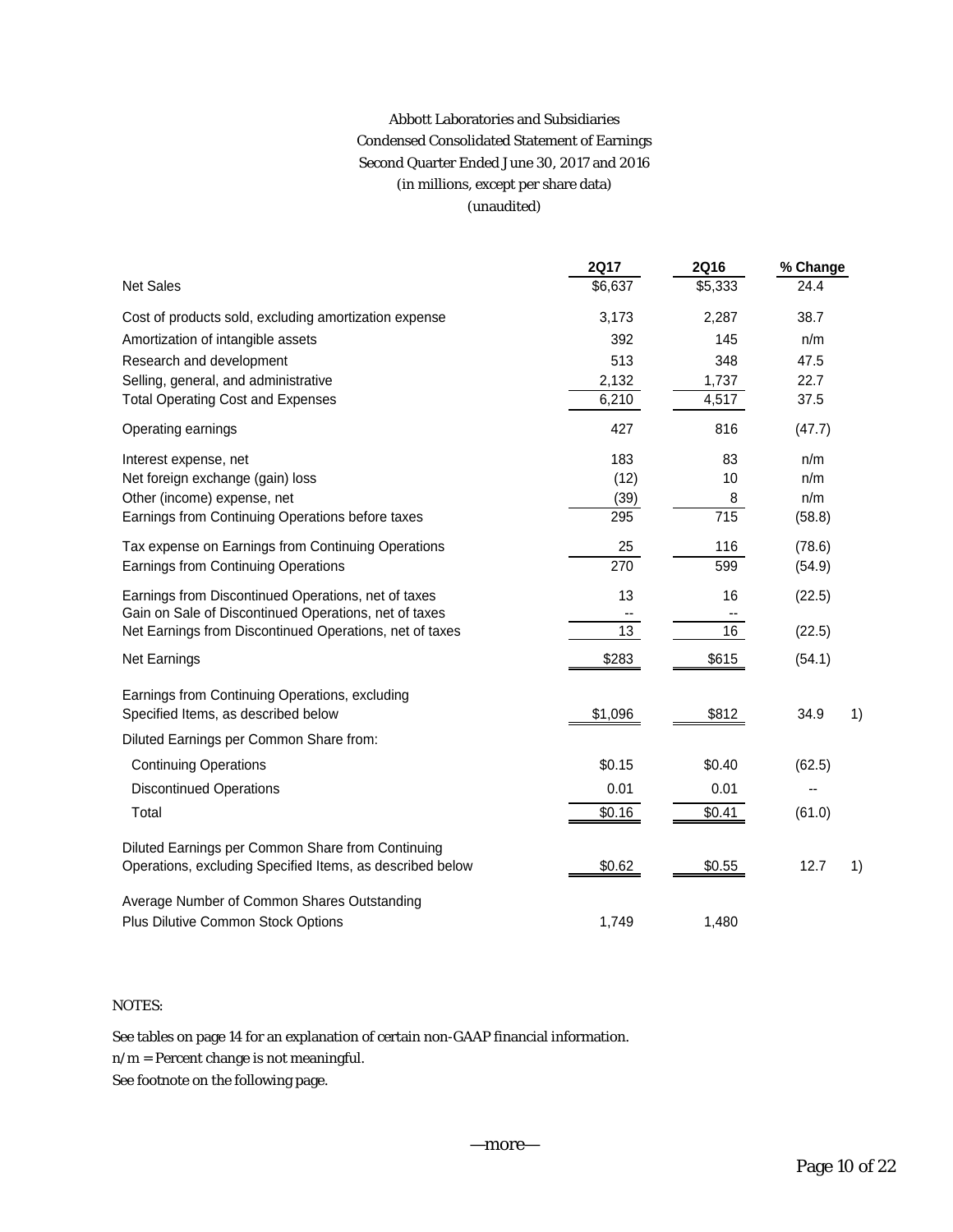1) 2017 Net Earnings and Diluted Earnings per Common Share from Continuing Operations, excluding Specified Items, excludes net after-tax charges of \$826 million, or \$0.47 per share, for intangible amortization expense and other expenses primarily associated with acquisitions and restructuring actions.

2016 Net Earnings and Diluted Earnings per Common Share from Continuing Operations, excluding Specified Items, excludes net after-tax charges of \$213 million, or \$0.15 per share, for intangible amortization expense, expenses primarily associated with acquisitions, including bridge facility fees, and charges related to cost reduction initiatives and other expenses.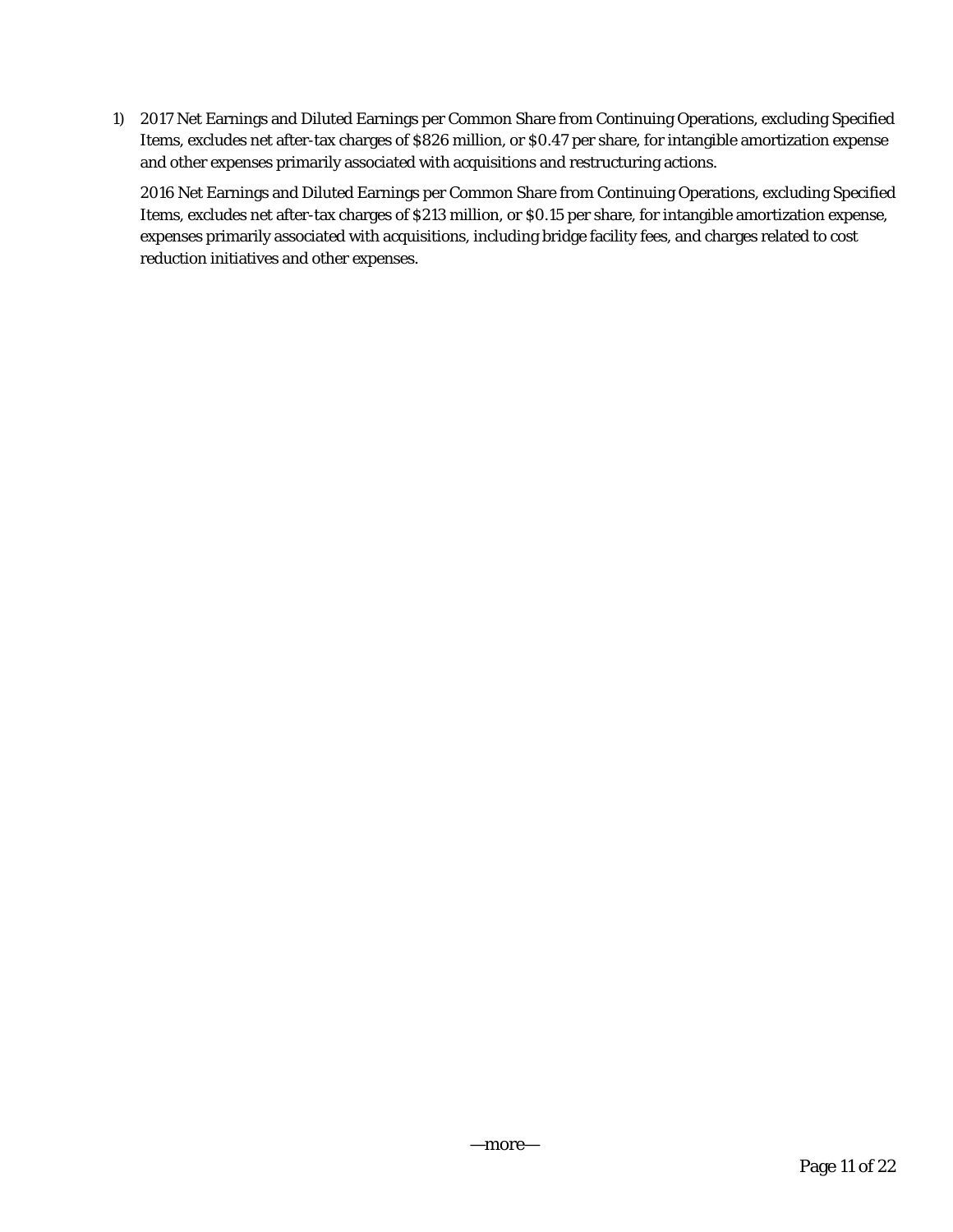## Abbott Laboratories and Subsidiaries Condensed Consolidated Statement of Earnings First Half Ended June 30, 2017 and 2016 (in millions, except per share data) (unaudited)

|                                                           | 1H17     | 1H16     | % Change |    |
|-----------------------------------------------------------|----------|----------|----------|----|
| <b>Net Sales</b>                                          | \$12,972 | \$10,218 | 27.0     |    |
| Cost of products sold, excluding amortization expense     | 6,217    | 4,427    | 40.4     |    |
| Amortization of intangible assets                         | 914      | 289      | n/m      |    |
| Research and development                                  | 1,060    | 727      | 45.9     |    |
| Selling, general, and administrative                      | 4,556    | 3,435    | 32.6     |    |
| <b>Total Operating Cost and Expenses</b>                  | 12,747   | 8,878    | 43.6     |    |
| Operating earnings                                        | 225      | 1,340    | (83.2)   |    |
| Interest expense, net                                     | 387      | 108      | n/m      |    |
| Net foreign exchange (gain) loss                          | (28)     | 488      | n/m      | 1) |
| Other (income) expense, net                               | (1, 165) | 27       | n/m      | 2) |
| Earnings from Continuing Operations before taxes          | 1,031    | 717      | 43.8     |    |
| Tax expense on Earnings from Continuing Operations        | 375      | 62       | n/m      | 3) |
| Earnings from Continuing Operations                       | 656      | 655      | 0.1      |    |
| Earnings from Discontinued Operations, net of taxes       | 46       | 260      | (82.4)   |    |
| Gain on Sale of Discontinued Operations, net of taxes     |          | 16       | n/m      |    |
| Net Earnings from Discontinued Operations, net of taxes   | 46       | 276      | (83.4)   | 4) |
| Net Earnings                                              | \$702    | \$931    | (24.7)   |    |
| Earnings from Continuing Operations, excluding            |          |          |          |    |
| Specified Items, as described below                       | \$1,939  | \$1,427  | 35.9     | 5) |
| Diluted Earnings per Common Share from:                   |          |          |          |    |
| <b>Continuing Operations</b>                              | \$0.37   | \$0.44   | (15.9)   |    |
| <b>Discontinued Operations</b>                            | 0.03     | 0.19     | (84.2)   | 4) |
| Total                                                     | \$0.40   | \$0.63   | (36.5)   |    |
| Diluted Earnings per Common Share from Continuing         |          |          |          |    |
| Operations, excluding Specified Items, as described below | \$1.11   | \$0.96   | 15.6     | 5) |
| Average Number of Common Shares Outstanding               |          |          |          |    |
| Plus Dilutive Common Stock Options                        | 1,742    | 1,482    |          |    |

#### NOTES:

See tables on page 15 for an explanation of certain non-GAAP financial information.

n/m = Percent change is not meaningful.

See footnotes on the following page.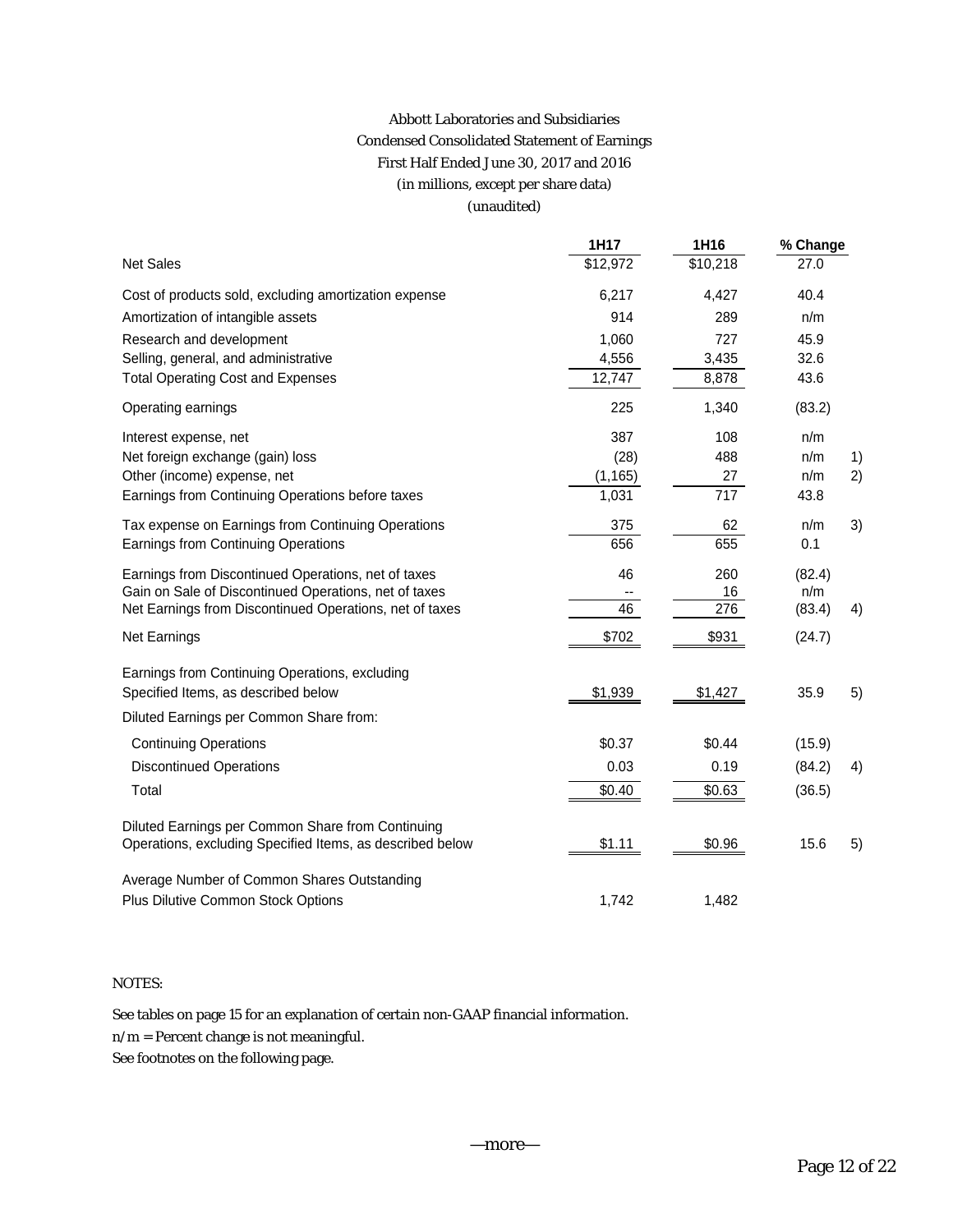- 1) 2016 Net foreign exchange (gain) loss includes a loss of \$477 million related to the revaluation of Abbott's net monetary assets in Venezuela using the Dicom exchange rate, which is the Venezuelan government's official floating exchange rate.
- 2) 2017 Other (income) expense, net includes a pretax gain of \$1.151 billion from the sale of the AMO business.
- 3) 2017 Tax expense on Earnings from Continuing Operations includes the tax associated with a \$1.151 billion pretax gain on the sale of the AMO business.

2016 Tax expense on Earnings from Continuing Operations includes the impact of a net tax benefit of approximately \$145 million as a result of the resolution of various tax positions from prior years, partially offset by the unfavorable impact of non-deductible foreign exchange losses related to Venezuela.

4) 2017 Earnings and Diluted Earnings per Common Share from Discontinued Operations, net of taxes primarily relates to a net tax benefit as a result of the resolution of various tax positions from prior years.

2016 Earnings and Diluted Earnings per Common Share from Discontinued Operations, net of taxes primarily reflect the impact of a net tax benefit of \$266 million as a result of the resolution of various tax positions from prior years.

5) 2017 Net Earnings and Diluted Earnings per Common Share from Continuing Operations, excluding Specified Items, excludes net after-tax charges of \$1.283 billion, or \$0.74 per share, for intangible amortization expense and other expenses primarily associated with acquisitions and restructuring actions, partially offset by a gain on the sale of the AMO business.

2016 Net Earnings and Diluted Earnings per Common Share from Continuing Operations, excluding Specified Items, excludes net after-tax charges of \$772 million, or \$0.52 per share, for intangible amortization expense, the foreign exchange loss related to Venezuela, expenses associated with acquisitions, including bridge facility fees, and other charges related to cost reduction initiatives and other expenses, partially offset by the favorable impact of a net tax benefit as a result of the resolution of various tax positions from prior years.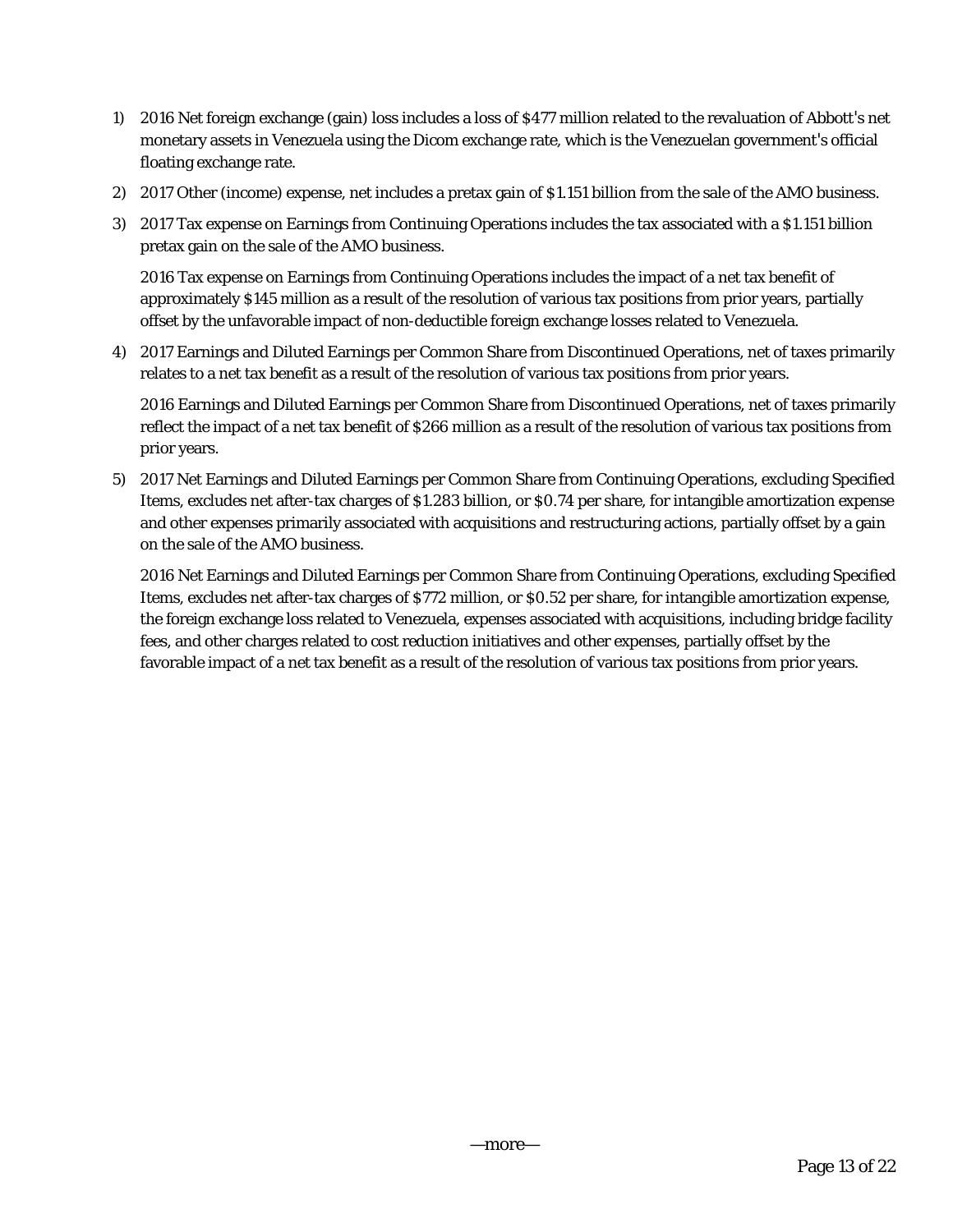### **NON‐GAAP RECONCILIATION OF FINANCIAL INFORMATION FROM CONTINUING OPERATIONS**

#### Abbott Laboratories and Subsidiaries

Non-GAAP Reconciliation of Financial Information From Continuing Operations

#### Second Quarter Ended June 30, 2017 and 2016

#### (in millions, except per share data)

#### (unaudited)

|                                                       |                          | <b>2Q17</b>                      |                       |                        |
|-------------------------------------------------------|--------------------------|----------------------------------|-----------------------|------------------------|
|                                                       | As<br>Reported<br>(GAAP) | <b>Specified</b><br><b>Items</b> | As<br><b>Adjusted</b> | $%$ to<br><b>Sales</b> |
| Intangible Amortization                               | \$392                    | \$(392)                          | --                    |                        |
| Gross Margin                                          | 3,072                    | 895                              | \$3,967               | 59.8%                  |
| R&D                                                   | 513                      | (15)                             | 498                   | 7.5%                   |
| SG&A                                                  | 2,132                    | (138)                            | 1,994                 | 30.0%                  |
| Interest expense, net                                 | 183                      | (2)                              | 181                   |                        |
| Other (income) expense, net                           | (39)                     | 32                               | (7)                   |                        |
| Earnings from Continuing Operations before taxes      | 295                      | 1,018                            | 1,313                 |                        |
| Tax expense on Earnings from Continuing Operations    | 25                       | 192                              | 217                   |                        |
| Earnings from Continuing Operations                   | 270                      | 826                              | 1,096                 |                        |
| Diluted Earnings per Share from Continuing Operations | \$0.15                   | \$0.47                           | \$0.62                |                        |

Specified items reflect intangible amortization expense of \$392 million and other expenses of \$626 million, primarily associated with acquisitions, including approximately \$430 million of inventory step-up amortization related to St. Jude Medical and other expenses. See page 19 for additional details regarding specified items.

|                                                       | <b>2Q16</b>              |                                  |                |                        |  |  |  |  |
|-------------------------------------------------------|--------------------------|----------------------------------|----------------|------------------------|--|--|--|--|
|                                                       | As<br>Reported<br>(GAAP) | <b>Specified</b><br><b>Items</b> | As<br>Adjusted | $%$ to<br><b>Sales</b> |  |  |  |  |
| Intangible Amortization                               | \$145                    | \$(145)                          |                |                        |  |  |  |  |
| Gross Margin                                          | 2,901                    | 170                              | \$3,071        | 57.6%                  |  |  |  |  |
| R&D                                                   | 348                      | (1)                              | 347            | 6.5%                   |  |  |  |  |
| SG&A                                                  | 1,737                    | (54)                             | 1,683          | 31.6%                  |  |  |  |  |
| Interest expense, net                                 | 83                       | (57)                             | 26             |                        |  |  |  |  |
| Other (income) expense, net                           | 8                        | (1)                              | 7              |                        |  |  |  |  |
| Earnings from Continuing Operations before taxes      | 715                      | 283                              | 998            |                        |  |  |  |  |
| Tax expense on Earnings from Continuing Operations    | 116                      | 70                               | 186            |                        |  |  |  |  |
| Earnings from Continuing Operations                   | 599                      | 213                              | 812            |                        |  |  |  |  |
| Diluted Earnings per Share from Continuing Operations | \$0.40                   | \$0.15                           | \$0.55         |                        |  |  |  |  |

Specified items reflect intangible amortization expense of \$145 million, and other expenses of \$138 million, primarily associated with acquisitions, including bridge facility fees, and charges related to cost reduction initiatives and other expenses. See page 20 for additional details regarding specified items.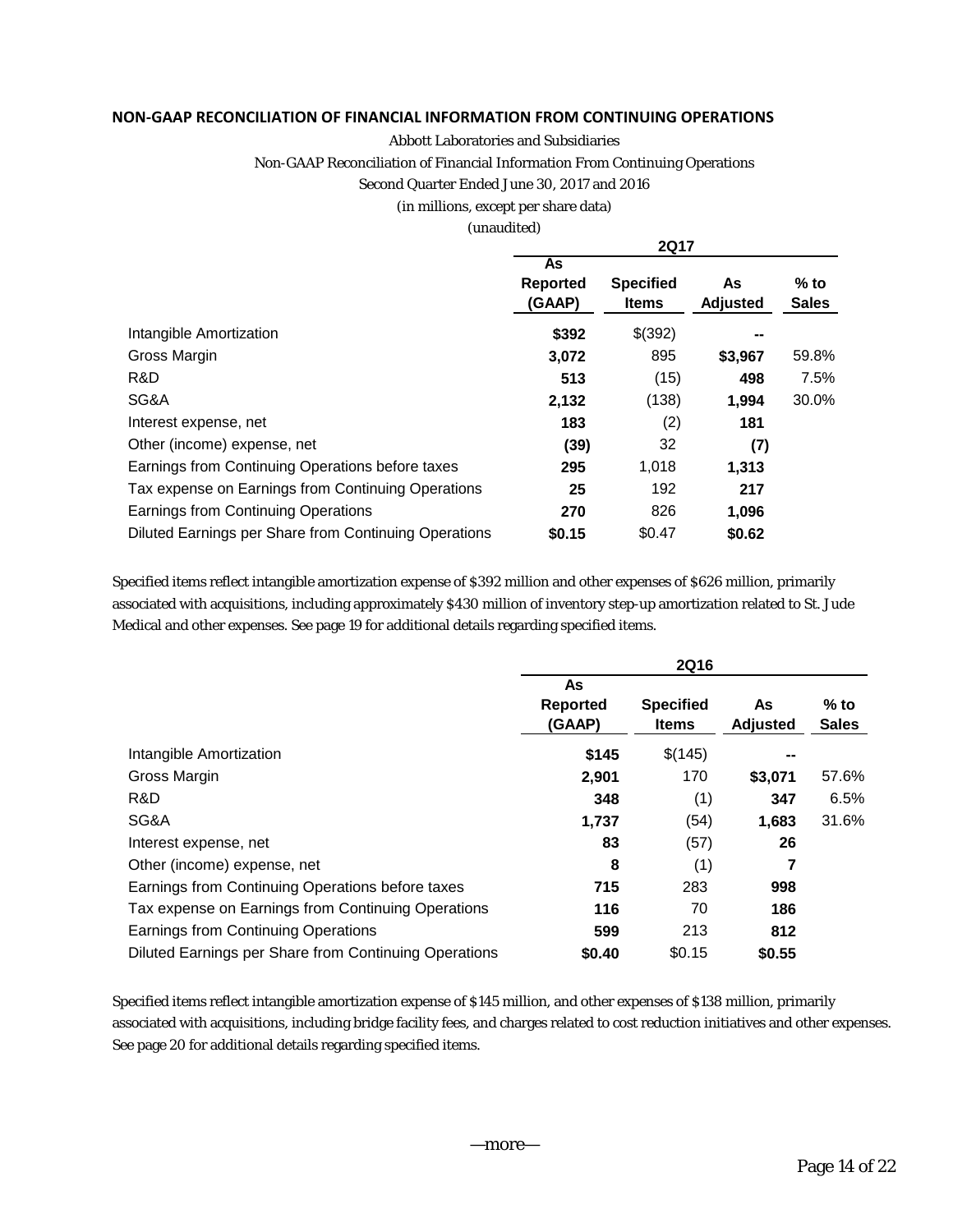#### Abbott Laboratories and Subsidiaries

#### Non-GAAP Reconciliation of Financial Information From Continuing Operations

First Half Ended June 30, 2017 and 2016

(in millions, except per share data)

#### (unaudited)

|                                                       | 1H17                            |                                  |                       |                        |  |  |  |
|-------------------------------------------------------|---------------------------------|----------------------------------|-----------------------|------------------------|--|--|--|
|                                                       | As<br><b>Reported</b><br>(GAAP) | <b>Specified</b><br><b>Items</b> | As<br><b>Adjusted</b> | $%$ to<br><b>Sales</b> |  |  |  |
| Intangible Amortization                               | \$914                           | \$(914)                          |                       |                        |  |  |  |
| Gross Margin                                          | 5,841                           | 1,879                            | \$7,720               | 59.5%                  |  |  |  |
| R&D                                                   | 1,060                           | (55)                             | 1,005                 | 7.7%                   |  |  |  |
| SG&A                                                  | 4,556                           | (505)                            | 4,051                 | 31.2%                  |  |  |  |
| Interest expense, net                                 | 387                             | (19)                             | 368                   |                        |  |  |  |
| Other (income) expense, net                           | (1, 165)                        | 1,166                            | 1                     |                        |  |  |  |
| Earnings from Continuing Operations before taxes      | 1,031                           | 1,292                            | 2,323                 |                        |  |  |  |
| Tax expense on Earnings from Continuing Operations    | 375                             | 9                                | 384                   |                        |  |  |  |
| Earnings from Continuing Operations                   | 656                             | 1,283                            | 1,939                 |                        |  |  |  |
| Diluted Earnings per Share from Continuing Operations | \$0.37                          | \$0.74                           | \$1.11                |                        |  |  |  |

Specified items reflect intangible amortization expense of \$914 million and other expenses of \$1.529 billion, primarily associated with acquisitions, including approximately \$820 million of inventory step-up amortization related to St. Jude Medical, charges related to restructuring actions and other expenses, partially offset by a gain of \$1.151 billion from the sale of the AMO business. See page 21 for additional details regarding specified items.

|                                                       | 1H16                            |                                  |                       |                        |  |  |  |
|-------------------------------------------------------|---------------------------------|----------------------------------|-----------------------|------------------------|--|--|--|
|                                                       | As<br><b>Reported</b><br>(GAAP) | <b>Specified</b><br><b>Items</b> | As<br><b>Adjusted</b> | $%$ to<br><b>Sales</b> |  |  |  |
| Intangible Amortization                               | \$289                           | \$(289)                          |                       |                        |  |  |  |
| Gross Margin                                          | 5,502                           | 342                              | \$5,844               | 57.2%                  |  |  |  |
| R&D                                                   | 727                             | (46)                             | 681                   | 6.7%                   |  |  |  |
| SG&A                                                  | 3,435                           | (97)                             | 3,338                 | 32.7%                  |  |  |  |
| Interest expense, net                                 | 108                             | (69)                             | 39                    |                        |  |  |  |
| Net foreign exchange (gain) loss                      | 488                             | (477)                            | 11                    |                        |  |  |  |
| Other (income) expense, net                           | 27                              | (5)                              | 22                    |                        |  |  |  |
| Earnings from Continuing Operations before taxes      | 717                             | 1,036                            | 1,753                 |                        |  |  |  |
| Tax expense on Earnings from Continuing Operations    | 62                              | 264                              | 326                   |                        |  |  |  |
| Earnings from Continuing Operations                   | 655                             | 772                              | 1,427                 |                        |  |  |  |
| Diluted Earnings per Share from Continuing Operations | \$0.44                          | \$0.52                           | \$0.96                |                        |  |  |  |

Specified items reflect intangible amortization expense of \$289 million, the impact of the foreign exchange loss in Venezuela of \$477 million, and other expenses of \$270 million, primarily associated with acquisitions, including bridge facility fees, and charges related to cost reduction initiatives and other expenses, partially offset by a net tax benefit of approximately \$145 million as a result of the resolution of various tax positions from prior years. See page 22 for additional details regarding specified items.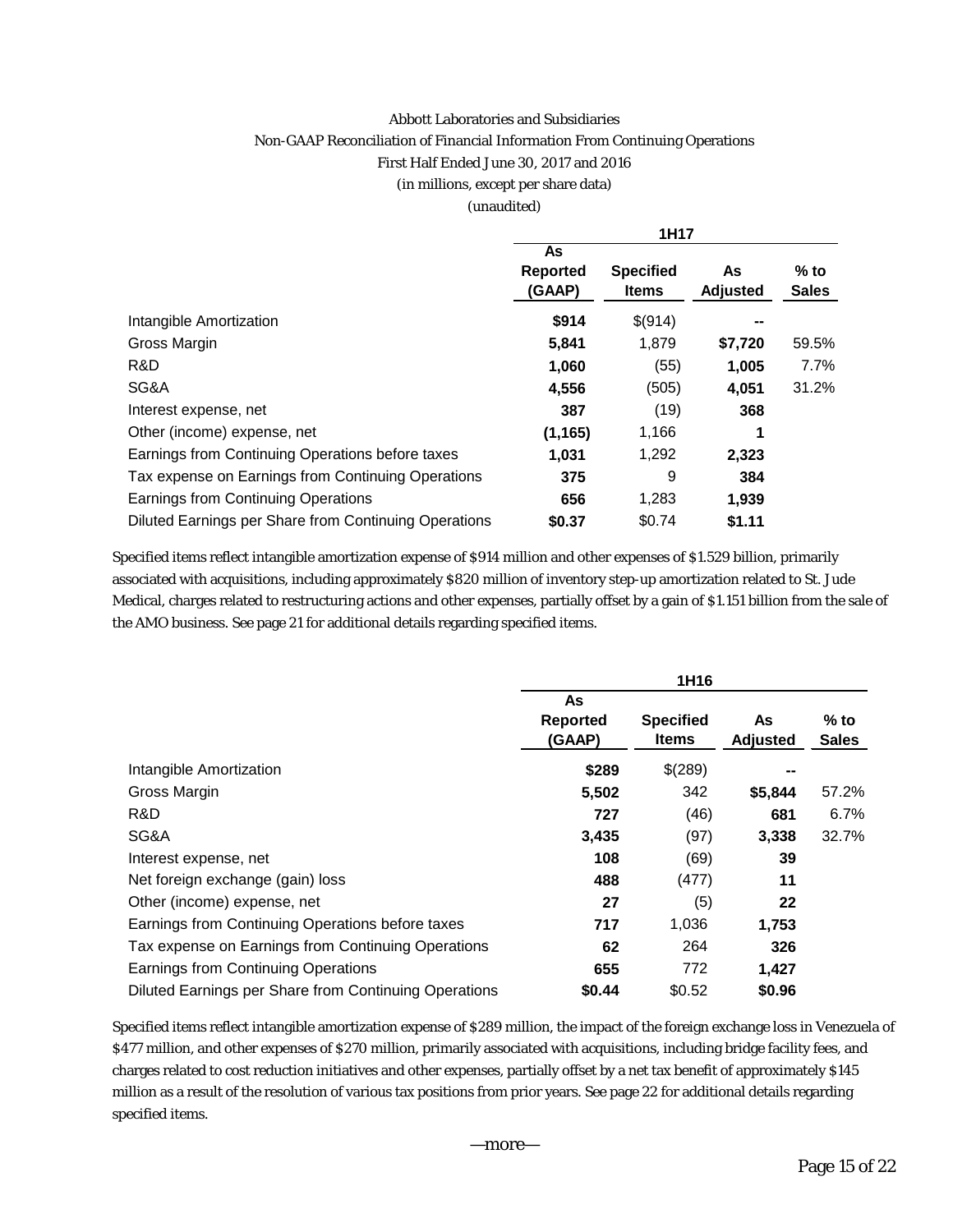## **RECONCILIATION OF TAX RATE FOR CONTINUING OPERATIONS**

A reconciliation of the second-quarter tax rates for continuing operations for 2017 and 2016 is shown below:

|                                  | <b>2Q17</b>    |                 |             |  |  |  |  |  |
|----------------------------------|----------------|-----------------|-------------|--|--|--|--|--|
|                                  | <b>Pre-Tax</b> | Taxes on        | $\bar{T}ax$ |  |  |  |  |  |
| $($$ in millions)                | <b>Income</b>  | <b>Earnings</b> | Rate        |  |  |  |  |  |
| As reported (GAAP)               | \$295          | \$25            | $8.4\%$ 1)  |  |  |  |  |  |
| Specified items                  | 1,018          | 192             |             |  |  |  |  |  |
| <b>Excluding specified items</b> | \$1,313        | \$217           | 16.5%       |  |  |  |  |  |
|                                  |                | <b>2Q16</b>     |             |  |  |  |  |  |
|                                  | <b>Pre-Tax</b> | Taxes on        | Tax         |  |  |  |  |  |
| $($$ in millions)                | <b>Income</b>  | <b>Earnings</b> | Rate        |  |  |  |  |  |
| As reported (GAAP)               | \$715          | \$116           | 16.2%       |  |  |  |  |  |
| Specified items                  | 283            | 70              |             |  |  |  |  |  |
| <b>Excluding specified items</b> | \$998          | \$186           | 18.6%       |  |  |  |  |  |

1) Reported tax rate on a GAAP basis for the second quarter of 2017 includes the impact of approximately \$25 million in excess tax benefits associated with share-based compensation.

A reconciliation of the year-to-date tax rates for continuing operations for 2017 and 2016 is shown below:

|                                  | 1H17           |                  |             |  |  |  |  |  |  |
|----------------------------------|----------------|------------------|-------------|--|--|--|--|--|--|
|                                  | <b>Pre-Tax</b> | Taxes on         | Tax         |  |  |  |  |  |  |
| $($$ in millions)                | <b>Income</b>  | <b>Earnings</b>  | Rate        |  |  |  |  |  |  |
| As reported (GAAP)               | \$1,031        | \$375            | $36.4\%$ 2) |  |  |  |  |  |  |
| Specified items                  | 1,292          |                  |             |  |  |  |  |  |  |
| <b>Excluding specified items</b> | \$2,323        | 16.5%            |             |  |  |  |  |  |  |
|                                  |                | 1H <sub>16</sub> |             |  |  |  |  |  |  |
|                                  | <b>Pre-Tax</b> | Taxes on         | Tax         |  |  |  |  |  |  |
| $$$ in millions)                 | <b>Income</b>  | <b>Earnings</b>  | Rate        |  |  |  |  |  |  |
| As reported (GAAP)               | \$717          | \$62             | $8.6\%$ 3)  |  |  |  |  |  |  |
| Specified items                  | 1,036          | 264              |             |  |  |  |  |  |  |
| <b>Excluding specified items</b> | \$1,753        | \$326            | 18.6%       |  |  |  |  |  |  |

2) Reported tax rate on a GAAP basis for 2017 includes the impact of taxes associated with a \$1.151 billion pretax gain on the sale of the AMO business.

3) Reported tax rate on a GAAP basis for 2016 includes the impact of a net tax benefit of approximately \$145 million as a result of the resolution of various tax positions from prior years, partially offset by the unfavorable impact of non-deductible foreign exchange losses related to Venezuela.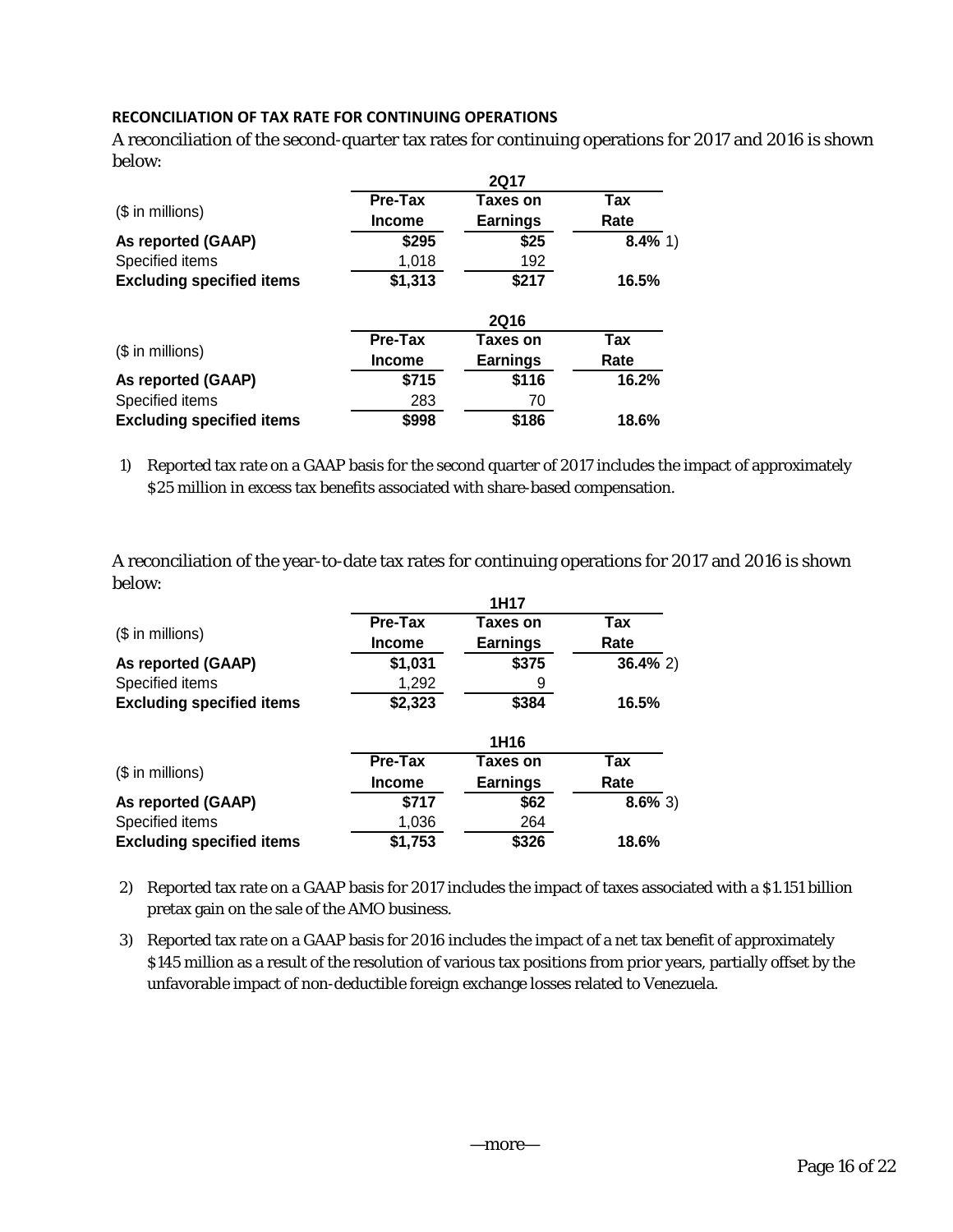## Abbott Laboratories and Subsidiaries Non-GAAP Reconciliation of Comparable Historical Revenue Second Quarter Ended June 30, 2017 and 2016 (\$ in millions) (unaudited)

|                                           | <b>2Q17</b>               |                                      |                       |                          | 2Q16                               |                          | % Change vs. 2Q16     |          |          |                           |
|-------------------------------------------|---------------------------|--------------------------------------|-----------------------|--------------------------|------------------------------------|--------------------------|-----------------------|----------|----------|---------------------------|
|                                           |                           |                                      |                       |                          | <b>Acquired</b>                    |                          |                       |          |          | Comparable                |
|                                           | <b>Abbott</b><br>Reported | <b>Divested</b><br><b>Businesses</b> | Comparable<br>Revenue | Abbott<br>Reported       | St. Jude<br>Business <sup>a)</sup> | <b>AMO</b>               | Comparable<br>Revenue | Reported | Reported | Operational <sup>b)</sup> |
| <b>Total Company</b>                      | 6,637                     | $\overline{\phantom{a}}$             | 6,637                 | 5,333                    | 1,484                              | (307)                    | 6,510                 | 24.4     | 1.9      | 2.9                       |
| U.S.                                      | 2,360                     | $\overline{\phantom{a}}$             | 2,360                 | 1,655                    | 752                                | (116)                    | 2,291                 | 42.5     | 3.0      | 3.0                       |
| Int'l                                     | 4,277                     | $\overline{\phantom{a}}$             | 4,277                 | 3,678                    | 732                                | (191)                    | 4,219                 | 16.3     | 1.4      | 2.9                       |
| <b>Total Medical Devices</b>              | 2,596                     | $\overline{\phantom{a}}$             | 2,596                 | 1,372                    | 1,484                              | (307)                    | 2,549                 | 89.2     | 1.9      | 3.2                       |
| U.S.                                      | 1,191                     | $\overline{\phantom{a}}$             | 1,191                 | 535                      | 752                                | (116)                    | 1,171                 | 122.4    | 1.7      | 1.7                       |
| Int'l                                     | 1,405                     | ۰.                                   | 1,405                 | 837                      | 732                                | (191)                    | 1,378                 | 68.0     | 2.0      | 4.4                       |
| <b>Cardiovascular and Neuromodulation</b> | 2,260                     | $\overline{\phantom{a}}$             | 2,260                 | 782                      | 1,484                              | $\overline{\phantom{a}}$ | 2,266                 | 189.0    | (0.2)    | 0.9                       |
| U.S.                                      | 1,110                     | $\overline{\phantom{a}}$             | 1,110                 | 346                      | 752                                | --                       | 1,098                 | 220.3    | 1.1      | 1.1                       |
| Int'l                                     | 1,150                     | $\overline{\phantom{a}}$             | 1,150                 | 436                      | 732                                | $\overline{\phantom{a}}$ | 1,168                 | 164.2    | (1.5)    | 0.7                       |
| <b>Rhythm Management</b>                  | 552                       | $\overline{\phantom{a}}$             | 552                   | --                       | 614                                | −−                       | 614                   | n/m      | (10.4)   | (9.2)                     |
| U.S.                                      | 273                       | $\overline{\phantom{a}}$             | 273                   | $\overline{\phantom{a}}$ | 315                                | --                       | 315                   | n/m      | (13.7)   | (13.7)                    |
| Int'l                                     | 279                       | $\overline{\phantom{a}}$             | 279                   | $\overline{\phantom{a}}$ | 299                                | --                       | 299                   | n/m      | (6.9)    | (4.5)                     |
| Electrophysiology                         | 343                       | $\overline{\phantom{a}}$             | 343                   | 3                        | 313                                | $\overline{\phantom{a}}$ | 316                   | n/m      | 8.8      | 10.0                      |
| U.S.                                      | 154                       | $\overline{\phantom{a}}$             | 154                   | 3                        | 134                                | $\overline{\phantom{a}}$ | 137                   | n/m      | 13.0     | 13.0                      |
| Int'l                                     | 189                       | $\overline{\phantom{m}}$             | 189                   | --                       | 179                                | --                       | 179                   | n/m      | 5.5      | 7.7                       |
| <b>Heart Failure</b>                      | 159                       | $\overline{\phantom{a}}$             | 159                   | --                       | 159                                | $\overline{\phantom{a}}$ | 159                   | n/m      | 0.2      | 0.8                       |
| U.S.                                      | 123                       | $\overline{\phantom{a}}$             | 123                   | $\overline{\phantom{a}}$ | 122                                | $\overline{\phantom{a}}$ | 122                   | n/m      | 0.7      | 0.7                       |
| Int'l                                     | 36                        | $\overline{\phantom{a}}$             | 36                    | $\overline{\phantom{a}}$ | 37                                 | --                       | 37                    | n/m      | (1.5)    | 1.3                       |
| Vascular                                  | 731                       | $\overline{\phantom{a}}$             | 731                   | 686                      | 102                                | $- -$                    | 788                   | 6.6      | (7.1)    | (6.0)                     |
| U.S.                                      | 295                       | $\overline{\phantom{a}}$             | 295                   | 301                      | 30                                 | --                       | 331                   | (2.3)    | (10.8)   | (10.8)                    |
| Int'l                                     | 436                       | $\overline{\phantom{a}}$             | 436                   | 385                      | 72                                 | --                       | 457                   | 13.5     | (4.3)    | (2.5)                     |
| <b>Structural Heart</b>                   | 268                       | $\overline{\phantom{a}}$             | 268                   | 93                       | 156                                | --                       | 249                   | 187.9    | 7.5      | 9.1                       |
| U.S.                                      | 104                       | $\overline{\phantom{a}}$             | 104                   | 42                       | 54                                 | --                       | 96                    | 149.2    | 9.1      | 9.1                       |
| Int'l                                     | 164                       | $\overline{\phantom{a}}$             | 164                   | 51                       | 102                                | --                       | 153                   | 219.2    | 6.5      | 9.0                       |
| Neuromodulation                           | 207                       | $\overline{\phantom{a}}$             | 207                   | $\overline{\phantom{a}}$ | 140                                | $\overline{\phantom{a}}$ | 140                   | n/m      | 48.1     | 49.0                      |
| U.S.                                      | 161                       | $\overline{\phantom{a}}$             | 161                   | $\overline{\phantom{a}}$ | 97                                 | --                       | 97                    | n/m      | 65.5     | 65.5                      |
| Int'l                                     | 46                        | $\overline{\phantom{a}}$             | 46                    | ۰.                       | 43                                 | ۰.                       | 43                    | n/m      | 8.4      | 11.5                      |

a) Reflects reported actuals for St. Jude Medical, excluding results from the vascular closure business, as well as a reduction to St. Jude Medical sales related to the reclassification of fees paid to group purchasing organizations from the Selling, general, and administrative line.

b) In order to compute results excluding the impact of exchange rates, current year U.S. dollar sales are multiplied or divided, as appropriate, by the current year average foreign exchange rates and then those amounts are multiplied or divided, as appropriate, by the prior year average foreign exchange rates.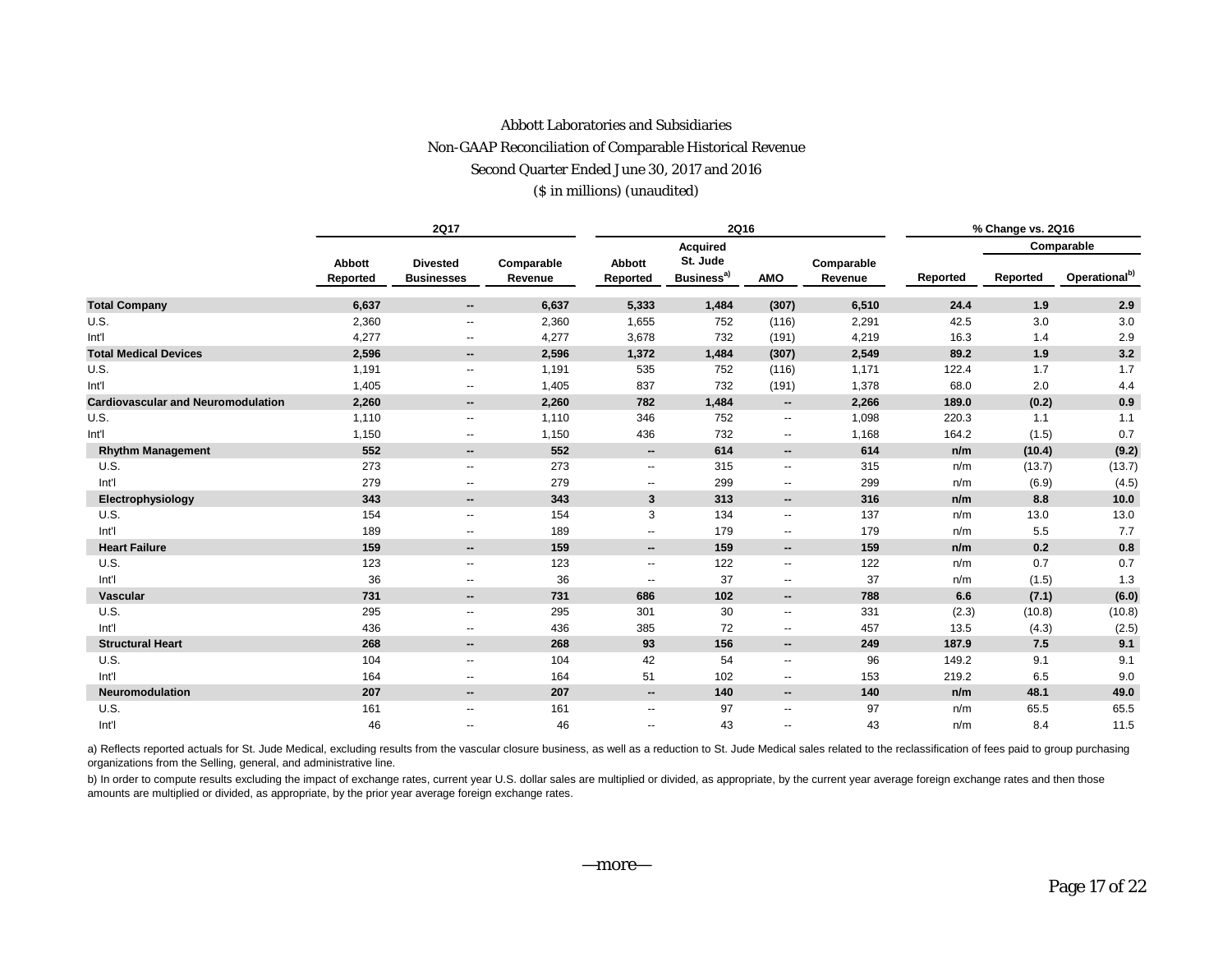# Abbott Laboratories and Subsidiaries Non-GAAP Reconciliation of Comparable Historical Revenue First Half Ended June 30, 2017 and 2016

#### (\$ in millions) (unaudited)

|                                           | 1H17                      |                                             |                       |                          | 1H16                               |                          | % Change vs. 1H16     |          |          |                           |
|-------------------------------------------|---------------------------|---------------------------------------------|-----------------------|--------------------------|------------------------------------|--------------------------|-----------------------|----------|----------|---------------------------|
|                                           |                           |                                             |                       |                          | <b>Acquired</b>                    |                          |                       |          |          | Comparable                |
|                                           | <b>Abbott</b><br>Reported | <b>Divested</b><br>Businesses <sup>a)</sup> | Comparable<br>Revenue | Abbott<br>Reported       | St. Jude<br>Business <sup>b)</sup> | <b>AMO</b>               | Comparable<br>Revenue | Reported | Reported | Operational <sup>c)</sup> |
| <b>Total Company</b>                      | 12,972                    | (187)                                       | 12,785                | 10,218                   | 2,857                              | (576)                    | 12,499                | 27.0     | 2.3      | 3.1                       |
| U.S.                                      | 4,684                     | (84)                                        | 4,600                 | 3,186                    | 1,485                              | (224)                    | 4,447                 | 47.0     | 3.4      | 3.4                       |
| Int <sup>1</sup>                          | 8,288                     | (103)                                       | 8,185                 | 7,032                    | 1,372                              | (352)                    | 8,052                 | 17.9     | 1.7      | 2.9                       |
| <b>Total Medical Devices</b>              | 4,991                     | (12)                                        | 4,979                 | 2,569                    | 2,857                              | (576)                    | 4,850                 | 94.3     | 2.7      | 3.8                       |
| U.S.                                      | 2,327                     | (6)                                         | 2,321                 | 1,001                    | 1,485                              | (224)                    | 2,262                 | 132.5    | 2.6      | 2.6                       |
| Int'l                                     | 2,664                     | (6)                                         | 2,658                 | 1,568                    | 1,372                              | (352)                    | 2,588                 | 70.0     | 2.7      | 4.8                       |
| <b>Cardiovascular and Neuromodulation</b> | 4,363                     | (12)                                        | 4,351                 | 1,467                    | 2,857                              | $\overline{\phantom{a}}$ | 4,324                 | 197.4    | 0.6      | 1.6                       |
| U.S.                                      | 2,171                     | (6)                                         | 2,165                 | 635                      | 1,485                              | $\overline{\phantom{a}}$ | 2,120                 | 241.7    | 2.1      | 2.1                       |
| Int'l                                     | 2,192                     | (6)                                         | 2,186                 | 832                      | 1,372                              | $\overline{\phantom{a}}$ | 2,204                 | 163.6    | (0.8)    | 1.0                       |
| <b>Rhythm Management</b>                  | 1,063                     | $\overline{\phantom{a}}$                    | 1,063                 | --                       | 1,196                              | $\sim$                   | 1,196                 | n/m      | (11.3)   | (10.3)                    |
| U.S.                                      | 533                       | $\overline{\phantom{a}}$                    | 533                   | --                       | 632                                | $\overline{\phantom{a}}$ | 632                   | n/m      | (15.7)   | (15.7)                    |
| Int'l                                     | 530                       | $\overline{\phantom{a}}$                    | 530                   | --                       | 564                                | $\overline{\phantom{a}}$ | 564                   | n/m      | (6.3)    | (4.3)                     |
| Electrophysiology                         | 659                       | $\overline{\phantom{a}}$                    | 659                   | $\overline{7}$           | 594                                | $\sim$                   | 601                   | n/m      | 9.7      | 10.4                      |
| U.S.                                      | 299                       | $\overline{\phantom{a}}$                    | 299                   | $\overline{7}$           | 262                                | $\overline{\phantom{a}}$ | 269                   | n/m      | 11.6     | 11.6                      |
| Int'l                                     | 360                       | $\overline{\phantom{a}}$                    | 360                   | --                       | 332                                | $\overline{\phantom{a}}$ | 332                   | n/m      | 8.1      | 9.5                       |
| <b>Heart Failure</b>                      | 301                       | $\overline{\phantom{a}}$                    | 301                   | --                       | 313                                | $\sim$                   | 313                   | n/m      | (3.5)    | (3.0)                     |
| U.S.                                      | 232                       | $\overline{\phantom{a}}$                    | 232                   | --                       | 243                                | $\overline{\phantom{a}}$ | 243                   | n/m      | (4.7)    | (4.7)                     |
| Int'l                                     | 69                        | $\overline{\phantom{a}}$                    | 69                    | --                       | 70                                 | $\overline{\phantom{a}}$ | 70                    | n/m      | 0.5      | 3.1                       |
| <b>Vascular</b>                           | 1,434                     | (12)                                        | 1,422                 | 1,287                    | 198                                | $\sim$                   | 1,485                 | 11.4     | (4.1)    | (3.1)                     |
| U.S.                                      | 599                       | (6)                                         | 593                   | 553                      | 59                                 | $\overline{\phantom{a}}$ | 612                   | 8.2      | (3.1)    | (3.1)                     |
| Int'l                                     | 835                       | (6)                                         | 829                   | 734                      | 139                                | $\overline{\phantom{a}}$ | 873                   | 13.9     | (4.9)    | (3.2)                     |
| <b>Structural Heart</b>                   | 524                       | $\overline{\phantom{a}}$                    | 524                   | 173                      | 300                                | $\sim$                   | 473                   | 203.2    | 10.7     | 12.1                      |
| U.S.                                      | 211                       | $\overline{\phantom{a}}$                    | 211                   | 75                       | 108                                | $\overline{\phantom{a}}$ | 183                   | 180.8    | 15.3     | 15.3                      |
| Int'l                                     | 313                       | $\overline{\phantom{a}}$                    | 313                   | 98                       | 192                                | $\overline{\phantom{a}}$ | 290                   | 220.3    | 7.7      | 10.1                      |
| Neuromodulation                           | 382                       | $\overline{\phantom{a}}$                    | 382                   | --                       | 256                                | $\overline{\phantom{a}}$ | 256                   | n/m      | 49.4     | 50.1                      |
| U.S.                                      | 297                       | $\overline{\phantom{a}}$                    | 297                   | $\overline{\phantom{a}}$ | 181                                | $\overline{\phantom{a}}$ | 181                   | n/m      | 64.0     | 64.0                      |
| Int'l                                     | 85                        | $\overline{\phantom{a}}$                    | 85                    | $\overline{\phantom{a}}$ | 75                                 | $\overline{\phantom{a}}$ | 75                    | n/m      | 13.9     | 16.3                      |

a) Reflects sales related to the AMO and St. Jude Medical vascular closure businesses prior to divesting in the first quarter 2017.

b) Reflects reported actuals for St. Jude Medical, excluding results from the vascular closure business, as well as a reduction to St. Jude Medical sales related to the reclassification of fees paid to group purchasing organizations from the Selling, general, and administrative line.

c) In order to compute results excluding the impact of exchange rates, current year U.S. dollar sales are multiplied or divided, as appropriate, by the current year average foreign exchange rates and then those amounts are multiplied or divided, as appropriate, by the prior year average foreign exchange rates.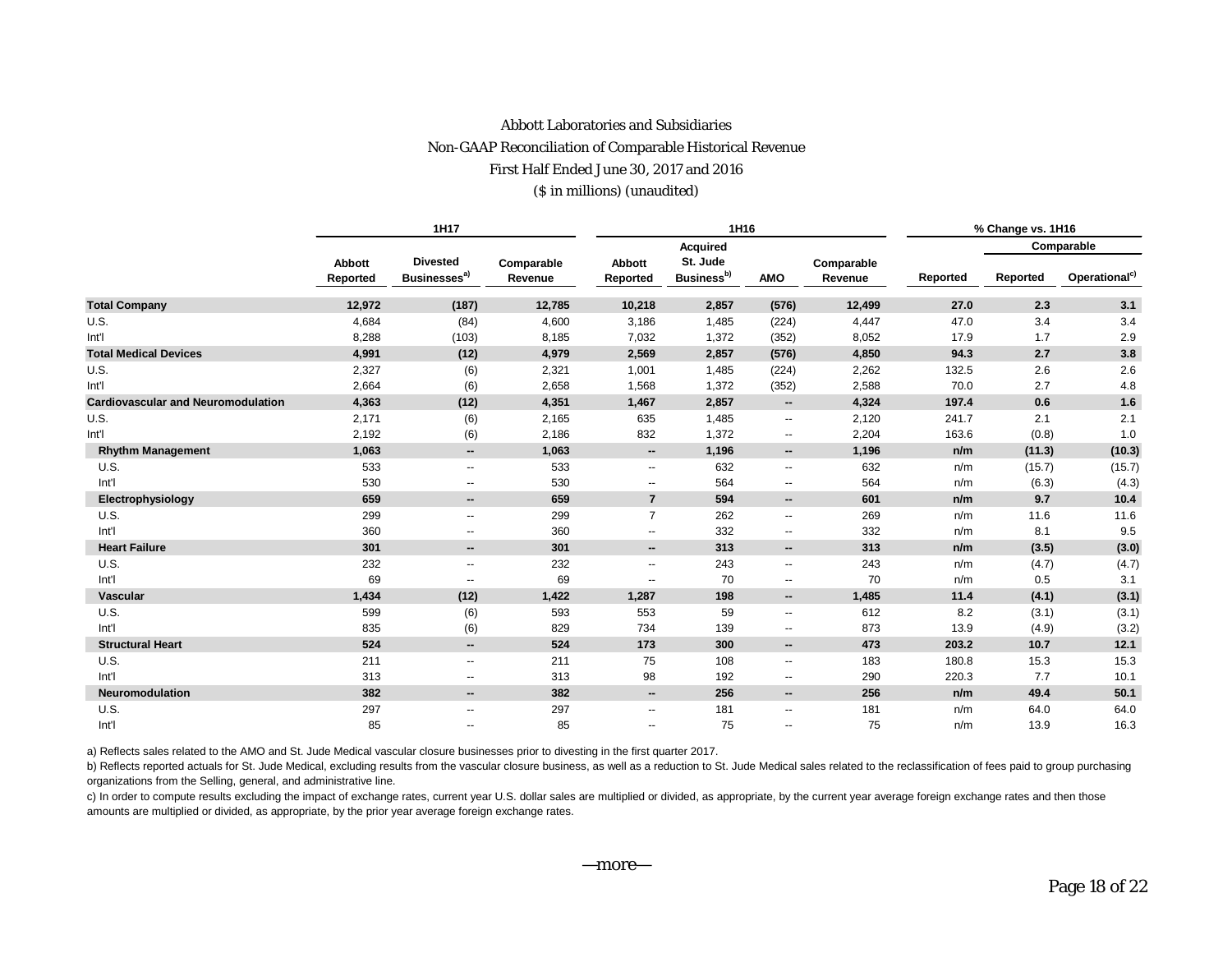## Abbott Laboratories and Subsidiaries Details of Specified Items Second Quarter Ended June 30, 2017 (in millions, except per share data)

|                                                        |                |              | Restructuring   |                            |     |            |       |
|--------------------------------------------------------|----------------|--------------|-----------------|----------------------------|-----|------------|-------|
|                                                        | Acquisition or |              | and Cost        |                            |     |            |       |
|                                                        |                | Divestiture- | Reduction       | Intangible<br>Amortization |     |            | Total |
|                                                        |                | related (a)  | Initiatives (b) |                            |     | Specifieds |       |
| Gross Margin                                           | \$             | 438          | \$<br>65        | \$                         | 392 | \$         | 895   |
| R&D                                                    |                | (12)         | (3)             |                            | --  |            | (15)  |
| SG&A                                                   |                | (134)        | (4)             |                            |     |            | (138) |
| Interest expense, net                                  |                | (2)          |                 |                            |     |            | (2)   |
| Other (income) expense, net                            |                | 32           |                 |                            |     |            | 32    |
| Earnings from Continuing Operations before taxes       |                | 554          | 72              | S                          | 392 |            | 1,018 |
| Tax expense on Earnings from Continuing Operations (c) |                |              |                 |                            |     |            | 192   |
| Earnings from Continuing Operations                    |                |              |                 |                            |     |            | 826   |
| Diluted Earnings per Share from Continuing Operations  |                |              |                 |                            |     |            | 0.47  |

The table above provides additional details regarding the specified items described on page 14.

- a) Acquisition-related expenses include costs for legal, accounting, tax, and other services related to business acquisitions and integration costs which represent incremental costs directly related to integrating the acquired businesses and include expenditures for consulting, retention, severance, and the integration of systems, processes and business activities, fair value adjustments to contingent consideration related to a business acquisition, and inventory step-up amortization. The specified items in interest expense include amortization expense associated with acquisition-related bridge facility fees. Divestiture-related expenses include incremental costs to separate the divested businesses.
- b) Restructuring and cost reduction initiative expenses include severance, outplacement, inventory write-downs, asset impairments, accelerated depreciation, and other direct costs associated with specific restructuring plans and cost reduction initiatives. Restructuring and cost reduction plans consist of distinct initiatives to streamline operations including the consolidation and rationalization of business activities and facilities, workforce reductions, the transfer of product lines between manufacturing facilities, and the transfer of other business activities between sites. Any gains related to the divestiture of a facility as part of a restructuring program are also included in this category.
- c) Reflects the net tax benefit associated with the specified items and excess tax benefits associated with share-based compensation.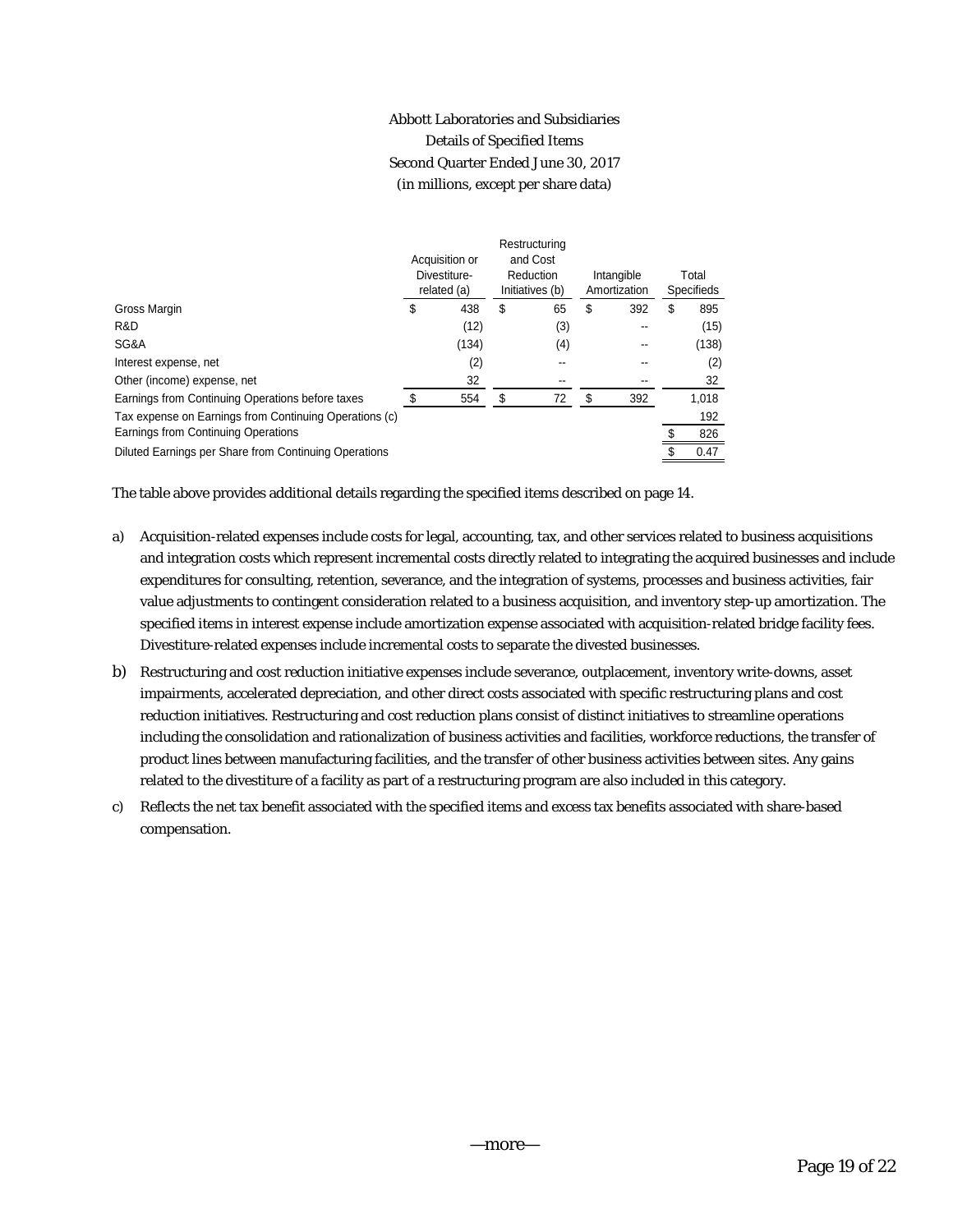## Abbott Laboratories and Subsidiaries Details of Specified Items Second Quarter Ended June 30, 2016 (in millions, except per share data)

|                                                        |  |                | Restructuring   |              |     |                   |      |
|--------------------------------------------------------|--|----------------|-----------------|--------------|-----|-------------------|------|
|                                                        |  | Acquisition or | and Cost        |              |     |                   |      |
|                                                        |  | Divestiture-   | Reduction       | Intangible   |     | Total             |      |
|                                                        |  | related (a)    | Initiatives (b) | Amortization |     | <b>Specifieds</b> |      |
| Gross Margin                                           |  | 6              | \$<br>19        |              | 145 | S                 | 170  |
| R&D                                                    |  | (1)            |                 |              |     |                   | (1)  |
| SG&A                                                   |  | (29)           | (25)            |              |     |                   | (54) |
| Interest expense, net                                  |  | (57)           |                 |              |     |                   | (57) |
| Other (income) expense, net                            |  | (1)            |                 |              |     |                   | (1)  |
| Earnings from Continuing Operations before taxes       |  | 94             | \$<br>44        | S            | 145 |                   | 283  |
| Tax expense on Earnings from Continuing Operations (c) |  |                |                 |              |     |                   | 70   |
| Earnings from Continuing Operations                    |  |                |                 |              |     |                   | 213  |
| Diluted Earnings per Share from Continuing Operations  |  |                |                 |              |     |                   | 0.15 |
|                                                        |  |                |                 |              |     |                   |      |

The table above provides additional details regarding the specified items described on page 14.

- a) Acquisition-related expenses include costs for legal, accounting, tax, and other services related to business acquisitions and integration costs which represent incremental costs directly related to integrating the acquired businesses and include expenditures for consulting, severance, and the integration of processes and business activities. The specified items in interest expense include amortization expense associated with acquisition-related bridge facility fees. Divestiture-related expenses include incremental costs to separate the divested businesses.
- b) Restructuring and cost reduction expenses include severance, outplacement, inventory write-downs, asset impairments, accelerated depreciation, and other direct costs associated with specific restructuring plans and cost reduction initiatives. Restructuring and cost reduction plans consist of distinct initiatives to streamline operations including the consolidation and rationalization of business activities and facilities, workforce reductions, the transfer of product lines between manufacturing facilities, and the transfer of other business activities between sites.
- c) Reflects the net tax benefit associated with the specified items and a net tax benefit of approximately \$5 million primarily as a result of the resolution of various tax positions from prior years.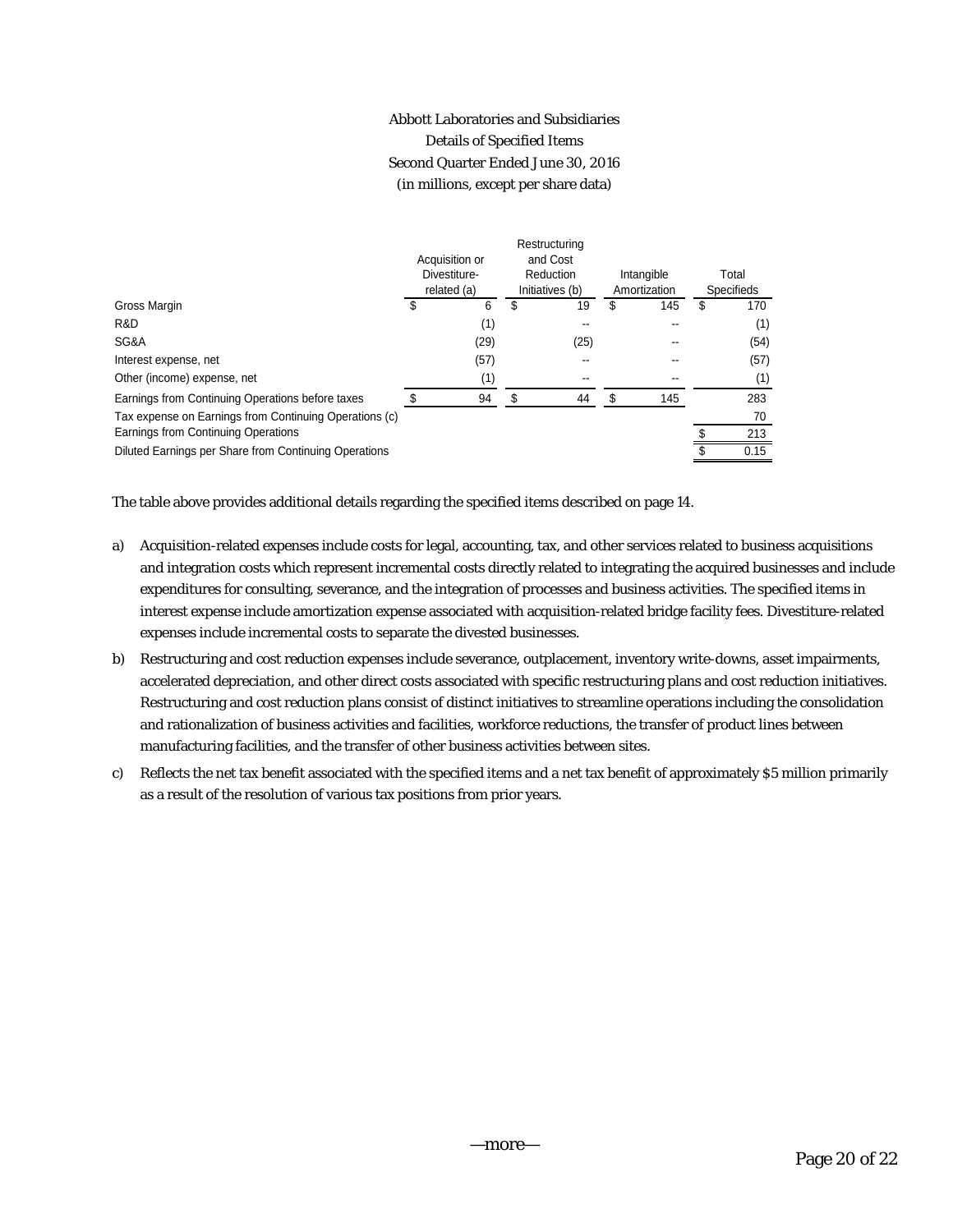## Abbott Laboratories and Subsidiaries Details of Specified Items First Half Ended June 30, 2017 (in millions, except per share data)

|           |                                               |      | Intangible                             |     |                   | Total |
|-----------|-----------------------------------------------|------|----------------------------------------|-----|-------------------|-------|
|           | Initiatives (b)                               |      | Amortization                           |     | <b>Specifieds</b> |       |
| \$<br>844 | \$                                            | 121  | \$                                     | 914 | \$                | 1,879 |
| (26)      |                                               | (29) |                                        |     |                   | (55)  |
| (486)     |                                               | (19) |                                        |     |                   | (505) |
| (19)      |                                               | --   |                                        |     |                   | (19)  |
| 1,200     |                                               | (34) |                                        |     |                   | 1,166 |
| 175       | S                                             | 203  | \$                                     | 914 |                   | 1,292 |
|           |                                               |      |                                        |     |                   | 9     |
|           |                                               |      |                                        |     |                   | 1,283 |
|           |                                               |      |                                        |     |                   | 0.74  |
|           | Acquisition or<br>Divestiture-<br>related (a) |      | Restructuring<br>and Cost<br>Reduction |     |                   |       |

The table above provides additional details regarding the specified items described on page 15.

- a) Acquisition-related expenses include bankers' fees and costs for legal, accounting, tax, and other services related to business acquisitions, integration costs which represent incremental costs directly related to integrating the acquired businesses and include expenditures for consulting, retention, severance, and the integration of systems, processes and business activities, fair value adjustments to contingent consideration related to a business acquisition, and inventory step-up amortization. The specified items in interest expense include amortization expense associated with acquisitionrelated bridge facility fees. Divestiture-related expenses include incremental costs to separate the divested businesses as well as bankers' fees and costs for legal, accounting, tax, and other services related to the divestitures.
- b) Restructuring and cost reduction initiative expenses include severance, outplacement, inventory write-downs, asset impairments, accelerated depreciation, and other direct costs associated with specific restructuring plans and cost reduction initiatives. Restructuring and cost reduction plans consist of distinct initiatives to streamline operations including the consolidation and rationalization of business activities and facilities, workforce reductions, the transfer of product lines between manufacturing facilities, and the transfer of other business activities between sites. Any gains related to the divestiture of a facility as part of a restructuring program are also included in this category.
- c) Reflects the net tax benefit associated with the specified items and excess tax benefits associated with share-based compensation.